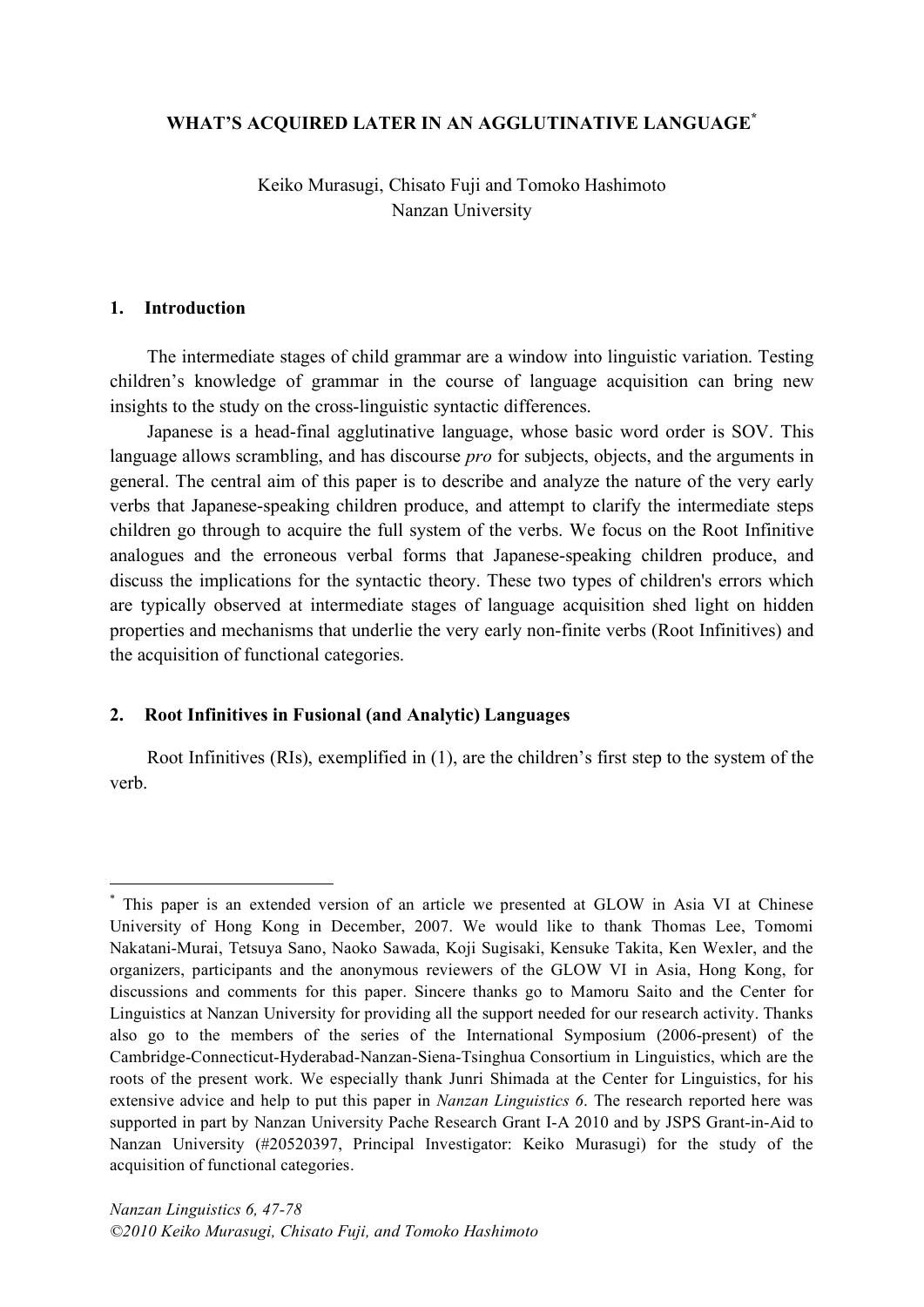|  | (1) a. Eve sit floor. $(1,7)$ (English) | (Brown 1973)          |
|--|-----------------------------------------|-----------------------|
|  | That truck fall down. $(2,0)$ (English) | (Sano and Hyams 1994) |

As Rizzi (2000) states, RIs exhibit whatever unmarked non-finite form the language possesses. Many researchers regard RIs as very early non-finite verbs, and argue that they are due to a deficit in the children's syntactic knowledge, e.g., the syntactic structure is truncated, or the associated feature values of Tense are underspecified. Conversely, Phillips (1995, 1996) argues that RIs are not due to a deficit in the syntactic structure. According to Phillips (1995), at the RI stage, the verb and the inflectional features are both present, but they are not syntactically joined, and hence, when morphological items are inserted to realize the syntactic items, a default verbal form, which is an RI, is used to spell out the verb.

Our central argument is that the two apparently contradictory analyses given above are basically both correct: Root Infinitive analogues in Japanese are the very early non-finite verbs, and the verb and the inflectional features at the RI (analogue) stage are not syntactically joined.

### **2.1. Root Infinitives as the Very Early Non-finite Verbs**

Root Infinitives (RIs) are non-finite (infinitival) verbal forms which children at around two years of age use in matrix clauses, where they are not possible in their adult grammar. There have been several approaches to explain why children acquiring fusional (and analytic) languages like English (Wexler 1994), Dutch (Haegeman 1995, Blom and Wijnen 2000), and French (Krämer 1993, Rasetti 2003), among others, often use non-finite forms as in (1) through  $(3)$ .<sup>1</sup>

| (2) | Peter bal pakken. $(2,1)$ (Dutch)<br>ball get-INF<br>P           |                        |
|-----|------------------------------------------------------------------|------------------------|
|     | 'Peter (wants to) get the ball.'                                 | (Blom and Wijnen 2000) |
| (3) | petit bébé. $(1,11)$ (French)<br>Dormir<br>sleep-INF little baby |                        |
|     | 'A little baby sleeps.'                                          | (Guasti 2004)          |

An orthodox approach to the RI phenomenon is that the verbs children around two years of age produce are non-finite across languages. It is well known that there are some salient morpho-syntactic and semantic properties of RIs, as listed in (4).

<sup>&</sup>lt;sup>1</sup> Abbreviations used in the glosses are as follows: Acc=Accusative Case, Asp=Aspect morpheme, Dat=Dative Case, INF=Infinitive, Mood=Mood marker, Neg=Negation, Nom=Nominative Case, Pres=Present, Past=Past, Req=Request.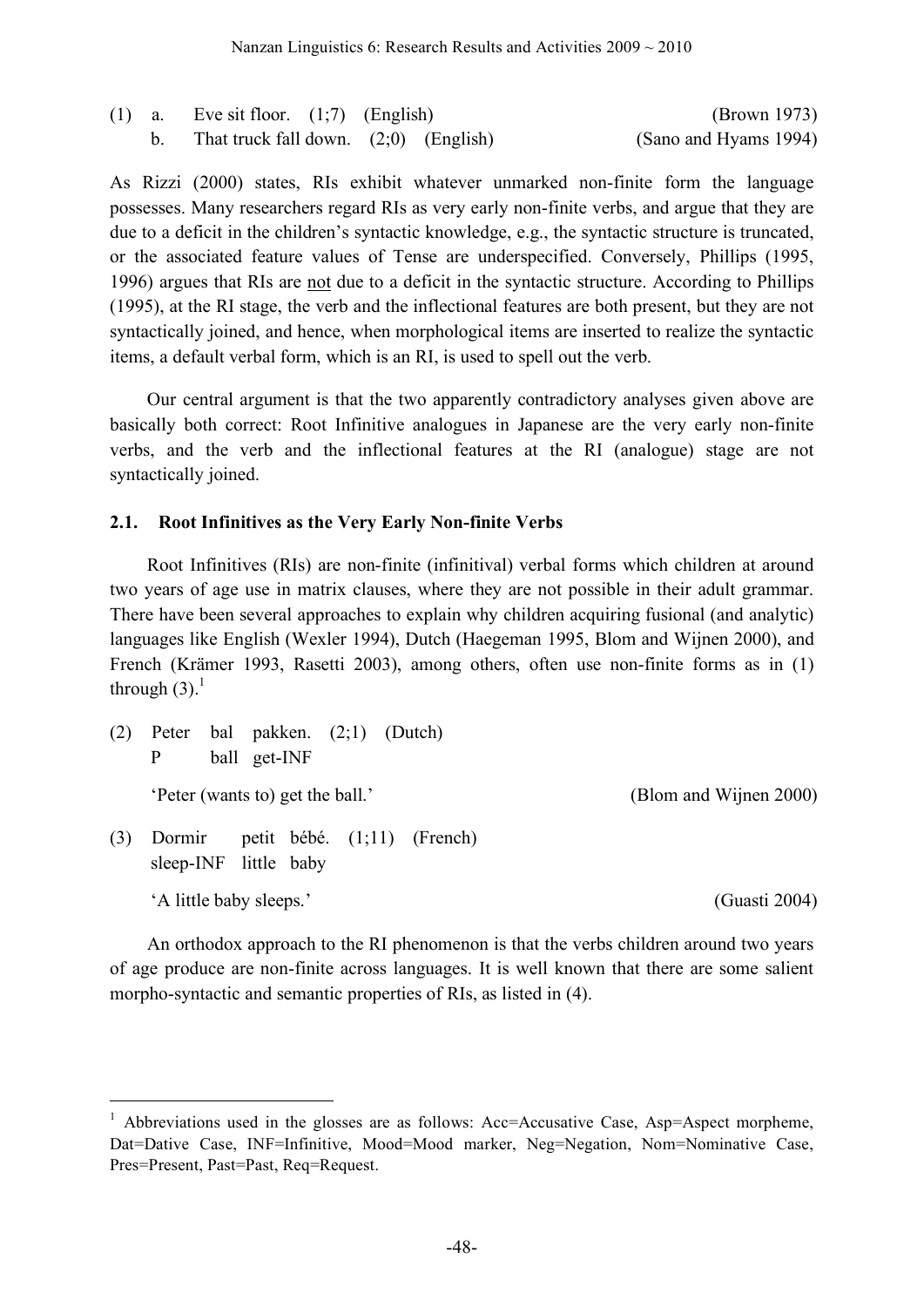- (4) a. RIs are optional: RIs and fully-inflected verbs are used at the same period.
	- b. RIs are tenseless verbs in root contexts.
	- c. RIs occur predominantly with null subjects.
	- d. RIs generally do not occur in *wh*-questions.
	- e. RIs occur in modal contexts (the Modal Reference Effects (MRE)).
	- f. RIs are restricted to event-denoting predicates (the Eventivity Constraint).
	- g. RIs are very rare in *pro*-drop languages.

(Deen 2002, Hyams 2005, Salustri and Hyams 2003)

As (4a) states, during the RI stage, children optionally produce matrix non-finite verbs in place of finite verbs, while adults allow non-finite verbs only in embedded sentences, as shown in  $(5)$ .

(5) a. Thorstn das haben [−finite]. (2;1) (German) T that have-INF 'Thorstn has that.' b. Mein Hubsaube hat [+finite] Tiere din. (2;1) (German) my helicopter has animals in it

'My helicopter has animals in it.' (Wexler 1994)

As we see in (4b), the RI stage is considered to be a stage where some kind of disturbance of TP, which is the home of both tense and EPP, is found. As shown in (6), the subject of RIs tends to be null even in some of the non-*pro*-drop languages, as (4c) states.

(6) a. Hubsauber putzen. (2;1) (German) helicopter clean-INF

Context: The child is cleaning his toy helicopter with a toothbrush.

(Poeppel & Wexler 1993, Wexler 1994)

b. Roeren. (2;4) (Dutch) stir-INF

Context: The child's mother is cooking oatmeal. (Krämer 1993)

As (4d) states, it is also widely reported that RIs occur in declarative sentences, but not in *wh*-questions.

(7) Wie staat daar? (2;6) (Dutch) who stands there? 'Who stands there?' (Haegeman 1995)

The declarative sentences in (6) have the infinitive verbs, while the sentence with a *wh*-phrase in (7) has the inflected verb, *staat* (stands).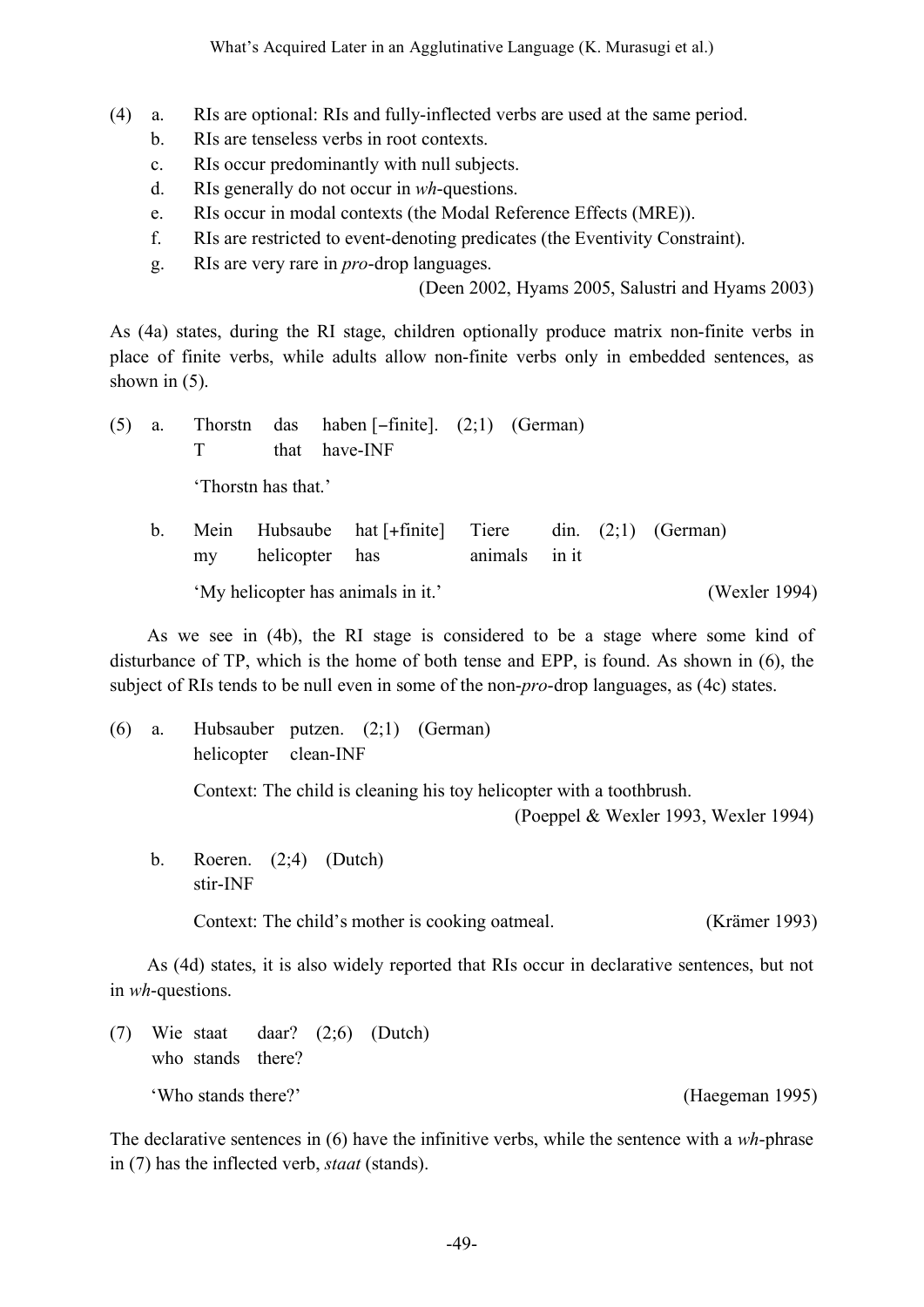The Modal Reference effects, described in (4e), means that RIs typically have a modal or irrealis meaning, expressing volition or a request (Hoekstra and Hyams 1998, among others). Observe the example in (8) from Dutch.

(8) Vrachtwagen emmer doen. (2;4) (Dutch) truck bucket do-INF

> Context: Matthijs (speaker) wants the investigator to put the truck in the bucket. (Blom and Wijnen 2000)

Besides the Modal Reference Effects, it has been also widely observed that RIs are largely restricted to eventive predicates as shown in (4f), while finite verbs can either be eventive or stative. Early eventive verbs tend to receive a modal meaning with overwhelming frequency, and this is termed the Eventivity Constraint (Hoekstra and Hyams 1998).

Although some researchers claim that RIs are not found in the early grammar of such *pro*-drop languages as Italian, Spanish, and Catalan, and of languages where finiteness is expressed exclusively by number (e.g., Guasti 1994), as (4g) states, other researchers propose that there is an RI analogue stage in *pro*-drop languages. For instance, Varlokosta, Vainikka, and Rohrbacher (1996) and Hyams (2005) argue that the bare perfective is an RI analogue in Greek; Kim and Phillips (1998) suggest that the RI analogue is the V with the mood marker -*e* for Korean; Salustri and Hyams (2003, 2006) suggest that the RI analogue in Italian is the imperative, and similar proposals have been made for Kuwaiti (Aljenaie 2000), and Chinese (Chien 2008).

Our own limited exploration of this kind of phenomenon in Japanese suggests that there is an RI analogue stage in some of the agglutinative languages. Mainly based on an analysis of natural production data of Japanese-speaking children, Sumihare (0;6-6;0, Noji Corpus 1973-1977) and Akkun (1;7-4;0), we argue in Section 3 that there is an RI analogue stage in Japanese acquisition, and that the very early non-finite verb is not an infinitive form or Root Infinitive, but it is a full form in Japanese. The RI analogue for Sumihare and Akkun is the past-tensed verbal form ending with -*ta*, which is initially (1;6-1;7) used 100% of the time. This form shares most of the central morpho-syntactic and semantic properties of RIs summarized in (4).

# **2.2. Root Infinitives as the Very Early Verbs Missing Verb-Inflection Merge**

Root Infinitives are tenseless verbs in matrix clause, and many researchers have considered that the features in Tense are underspecified then (Wexler 1994, among others). Phillips (1995, 1996), however, argues that RIs are not due to a deficit in the syntactic structure. Two-year-old children's Root Infinitive clause contains all of the components of adults' finite clause, and what is missing is the derivational step that would combine the verb with an inflection. The cause of the delay in merging of a verb and inflection is, according to Phillips (1995), difficulty with the process of accessing morphological knowledge, which is not an automatic process for the child. Based on a comparative study of the syntactic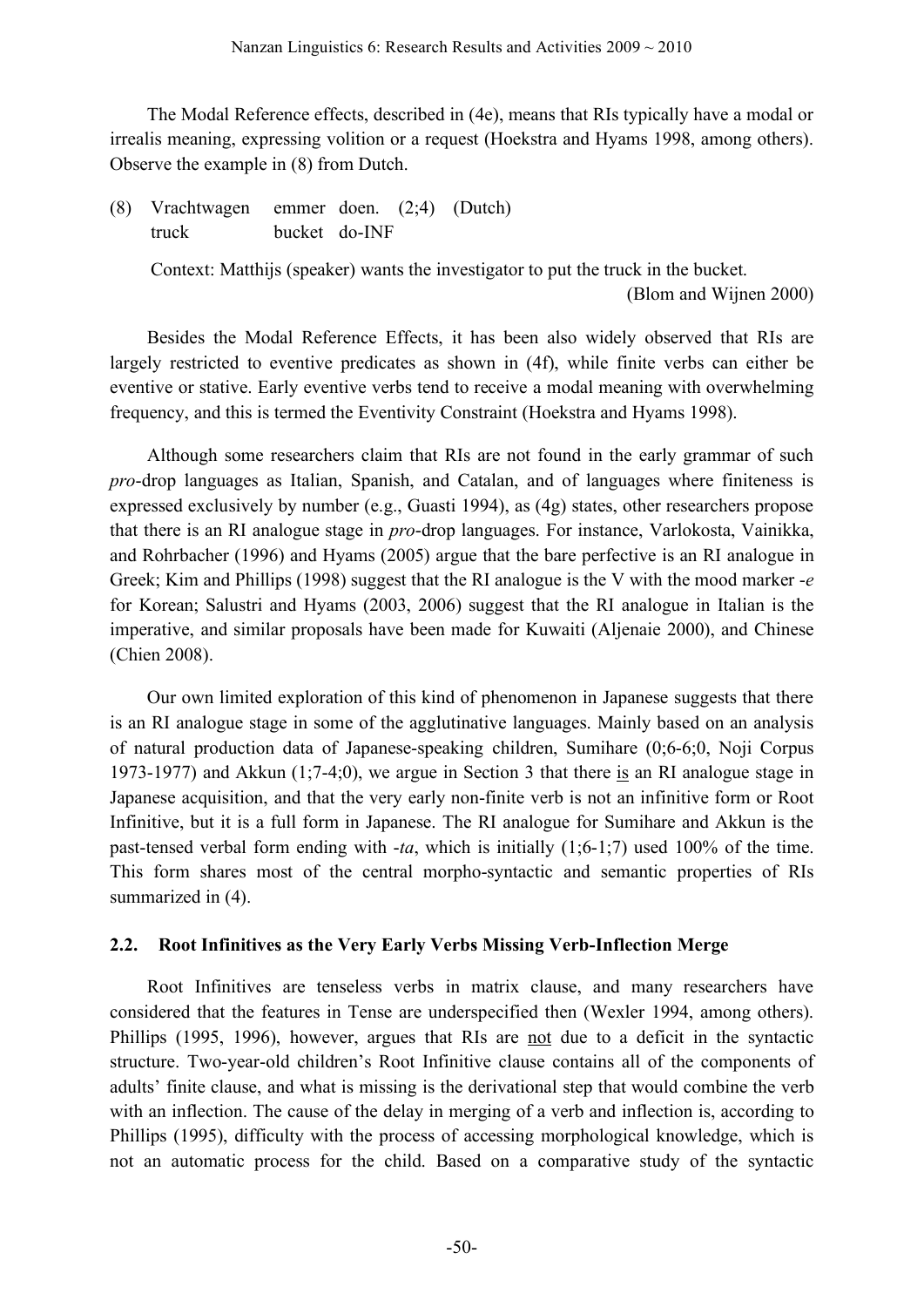development of two-year-old children acquiring V-raising languages such as Dutch, Flemish and French, and a non-V-raising language, English, Phillips (1995) suggests that children's syntactic structures contain all of the appropriate inflectional features, but they are not syntactically joined when lexical items are inserted to spell out syntactic features.

Phillips (1995) examines the relation between RIs and *wh*-questions in English to investigate whether or not the head movement is a key to RIs, since subject *wh*-questions in English do not involve verb movement while those in Dutch do. As we briefly discussed in (4d), Root Infinitives do not occur in *wh*-question.

(7) Wie staat daar? (2;6) (Dutch) who stands there? 'Who stands there?' (Haegeman 1995)

According to Haegeman (1995), *wh*-questions are rarely produced by children at two to three years of age. When *wh*-questions are produced by young children, the main verbs used in the *wh*-questions are finite, as shown in Table 1. This is termed Crisma's effect.

Table 1: Finiteness in declaratives and questions: Dutch

(Haegeman 1995, modified in Phillips 1995, 1996)

| Hein $2:4-3:1$                                  | $+$ finite | $-finite$ | $%$ -finite |
|-------------------------------------------------|------------|-----------|-------------|
| All clauses                                     | 3768       | 721       | 16%         |
| $wh$ -questions                                 | 88         |           | $2\%$       |
| $T_{\alpha 1}$ -1570 $\omega$ -1271 $n < 0.001$ |            |           |             |

Total=4579,  $\chi$ 2=12.71, p<0.001

Phillips (1995) shows, however, that Crisma's effect is not observed in subject *wh*-questions in English. The percentages of inflected verbs in declaratives and in *wh*-questions are almost the same, as summarized in Table 2.

Table 2: Finiteness in declaratives and questions: English (Phillips 1995, 1996)

| Adam $2:3-3:1$                   | <i>inflected</i> V | uninflected V | %inflected |  |  |  |
|----------------------------------|--------------------|---------------|------------|--|--|--|
| Declaratives                     | 134                | 203           | 40%        |  |  |  |
| $wh$ -questions                  | 69                 | 92            | 43%        |  |  |  |
| Total=498, $\chi$ 2=0.43, p=0.51 |                    |               |            |  |  |  |

The lack of Crisma's effect in English is due to the absence of head movement in English subject *wh*-questions: The requirement for the V-I(T)-C movement in V2 languages' *wh*-questions blocks RIs, whereas the V-I(T) movement in English subject *wh*-questions is not such a requirement and hence RIs are found in the English child's *wh*-questions.

In order to test this hypothesis against the null subject fact stated in (4c), Phillips (1995) investigates the interaction between finiteness and null subjects in Dutch and English. According to Krämer (1993), the vast majority of infinitive verbs occur in subjectless sentences (Krämer's effect). This effect, however, is not observed in English.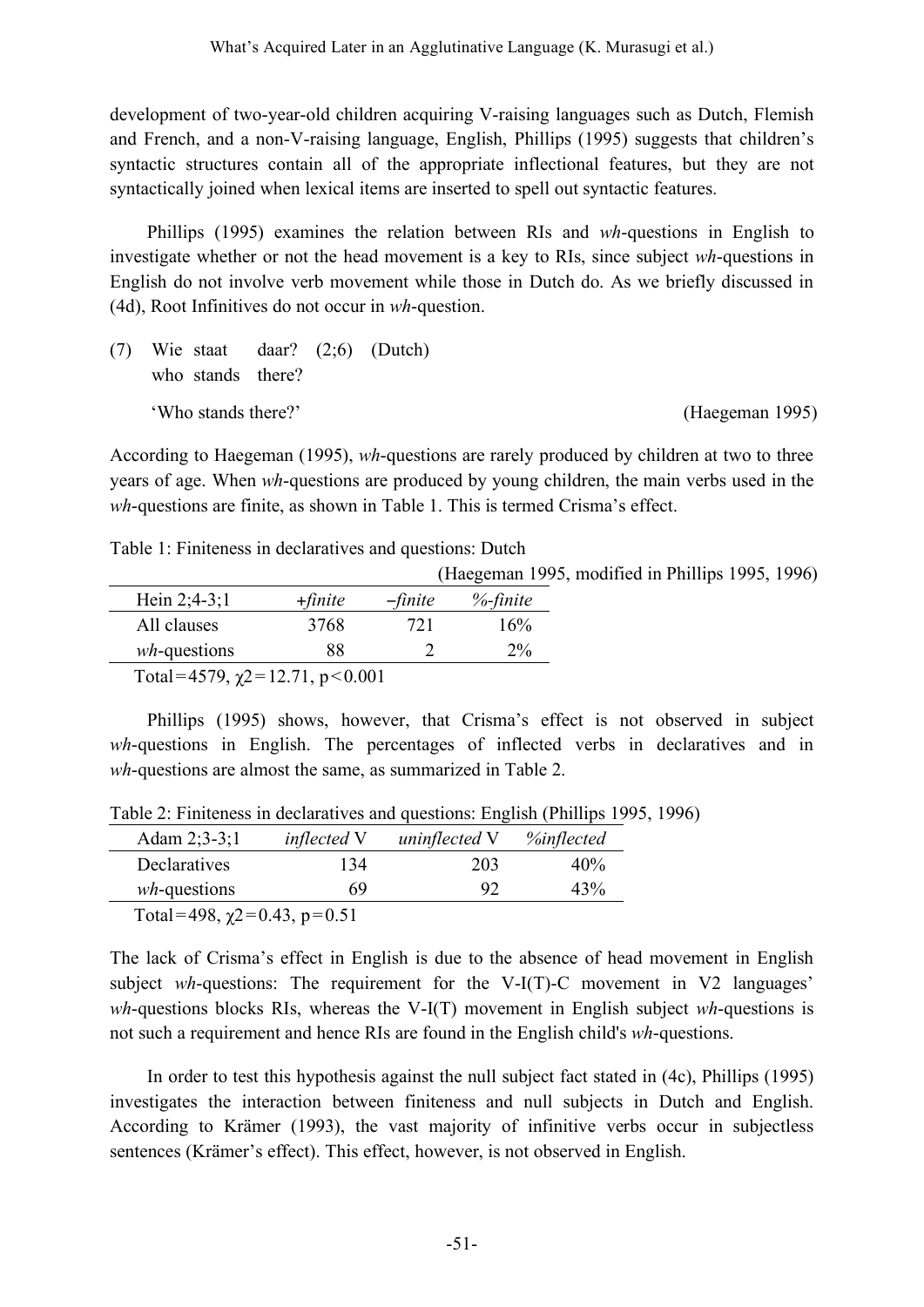| Thomas $2;3-2;8$                     | $+$ finite | $-finite$ |
|--------------------------------------|------------|-----------|
| overt subject                        | 431        | 21        |
| null subject                         | 165        | 246       |
| % overt subject                      | 73%        | 8%        |
| Total=863, $\chi$ 2=307.07, p<0.0001 |            |           |

Table 4: Finiteness and null subjects: English (Phillips 1995, 1996)

| Adam $2;3-3;0$                    | $+$ finite | $-finite$ |
|-----------------------------------|------------|-----------|
| overt subject                     | 79         | 195       |
| null subject                      | 34         | 47        |
| % overt subject                   | 70%        | 81%       |
| Total=355, $\chi$ 2=4.98, p=0.026 |            |           |

As Table 4 shows, Adam, an English-speaking child, used null subjects both with finite and infinitive verbs. What is more, he tended to use overt subjects more with infinitive verbs. One cross-linguistic difference is in Nominative Case licensing: RIs seldom occur with overt subjects in Dutch because Nominative Case licensing requires V-raising in Dutch, while RIs often occur with overt subjects in English because Nominative Case licensing has nothing to do with head movement in English.

Phillips (1995) concludes that RI clauses are "adult clauses minus one step of head movement" (p.34) and that "difficulty with the process of *accessing* morphological knowledge" (p.2) causes the delay in merging the verb with an inflection. For adults, accessing inflection paradigms is an automatic process after having been overlearned, and bears minimal or zero cost. For young children, however, the process is not yet automatic, and as a result, the cost of accessing a given form may outweigh the cost of failing to realize it.

It is well known that head movement itself is, in fact, acquired very early. As shown in (5), repeated below, German-speaking children even at two years of age know that the infinitive verbs stay at the end of a clause, whereas finite verbs move to C, which is the second position of a clause.

| (5) |                |            | hat                 | a. Thorstn das haben $[-\text{finite}]$ . $(2,1)$ (German)<br>have-INF |         |       |                       |
|-----|----------------|------------|---------------------|------------------------------------------------------------------------|---------|-------|-----------------------|
|     |                |            | 'Thorstn has that.' |                                                                        |         |       |                       |
|     | b <sub>1</sub> | Mein<br>my | helicopter has      | Hubsaube hat [+finite] Tiere                                           | animals | in it | din. $(2,1)$ (German) |
|     |                |            |                     | 'My helicopter has animals in it.'                                     |         |       | (Wexler 1994)         |

The fact that children use finite verbs in the second position as in (5b) indicates that V-I(T)-C movement has already been acquired by the stage in question. Similarly, in adult French,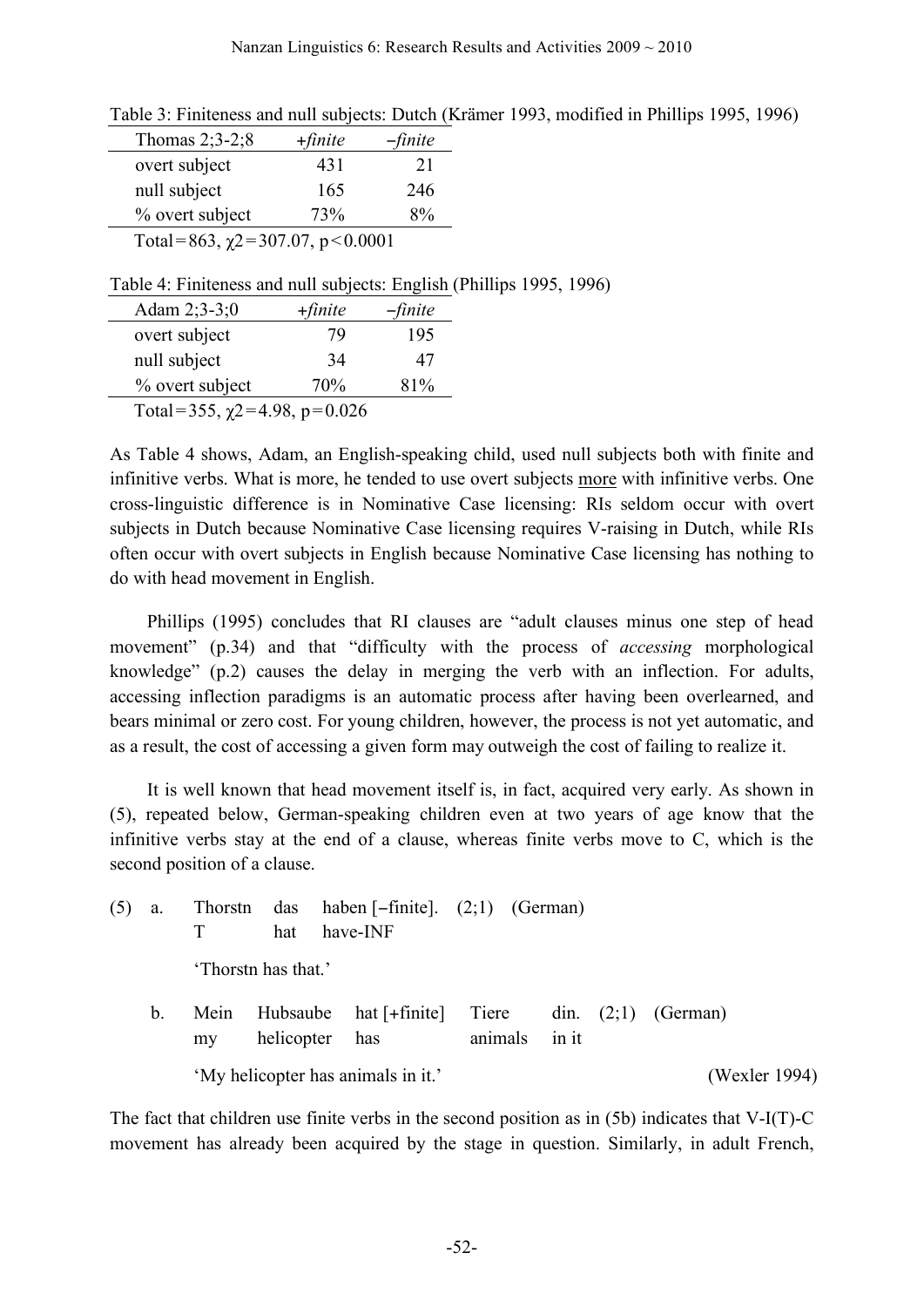finite verbs are raised from V to I, past the negation *pas*, while infinitives remain below the negation in VP (See Déprez and Pierce 1993). French-speaking children, even before two years of age, produce the adult-like word order of V-Neg as in (9b).

| (9) | a.          | Pas<br>not | manger la purpée. (1;9) (French)<br>eat-INF    | the | doll |  |                                       |  |
|-----|-------------|------------|------------------------------------------------|-----|------|--|---------------------------------------|--|
|     |             |            | 'The doll never eats.'                         |     |      |  | (Déprez and Pierce 1993)              |  |
|     | $b_{\cdot}$ | 1t         | Elle roule pas. $(1,11)$ (French)<br>rolls not |     |      |  |                                       |  |
|     |             |            | 'It never rolls.'                              |     |      |  | (Pierce 1989, Déprez and Pierce 1993) |  |

In addition, as summarized in (4), given the fact that the semantic/syntactic commonalities such as the MRE and the Eventivity Constraints are observed across languages at the stage in question, Phillips' (1995) proposal that RIs are not syntactic deficits but reflect children's difficulty in accessing morphological knowledge could be too strong. However, we argue in this paper that insight can still be maintained for Japanese, an agglutinating language. There is a delay in merging of the verb with inflection in the course of the acquisition. At the RI analogue stage, the inflectional features (including T (I)) are not successfully merged with the verb.

# **3. Root Infinitive analogues in Japanese**

# **3.1. Previous Studies on Japanese Root Infinitives**

A collective force of the acquisition data from null-subject languages has put a nail in the coffin of any hope that an RI analogue stage could be found in Japanese child grammar. Sano (1995, 1999) has conducted a detailed longitudinal study of three Japanese-speaking children, Toshi (2;3-2;8), Ken (2;8-2;10) and Masanori (2;4), to see if non-finite forms are produced in main clauses. The verb forms he has examined are exemplified in (10): *Renyookei -i* (preverbal) in (10a), *Mizenkei* -*a* (irrealis) in (10b), and the Conjunctive -*te* (participial) in (10c).

| $(10)$ a. |                                  |  | Taro-ga kore ni hair-i-ta-i (koto).<br>T -Nom this to enter-(Preverbal)-want-Pres (fact)  |
|-----------|----------------------------------|--|-------------------------------------------------------------------------------------------|
|           | 'Taro wants to enter into this.' |  |                                                                                           |
|           |                                  |  | b. Taro-ga kore ni hair-a-na-i (koto).<br>T -Nom this to enter-(Irrealis)-Neg-Pres (fact) |

'Taro does not enter into this.'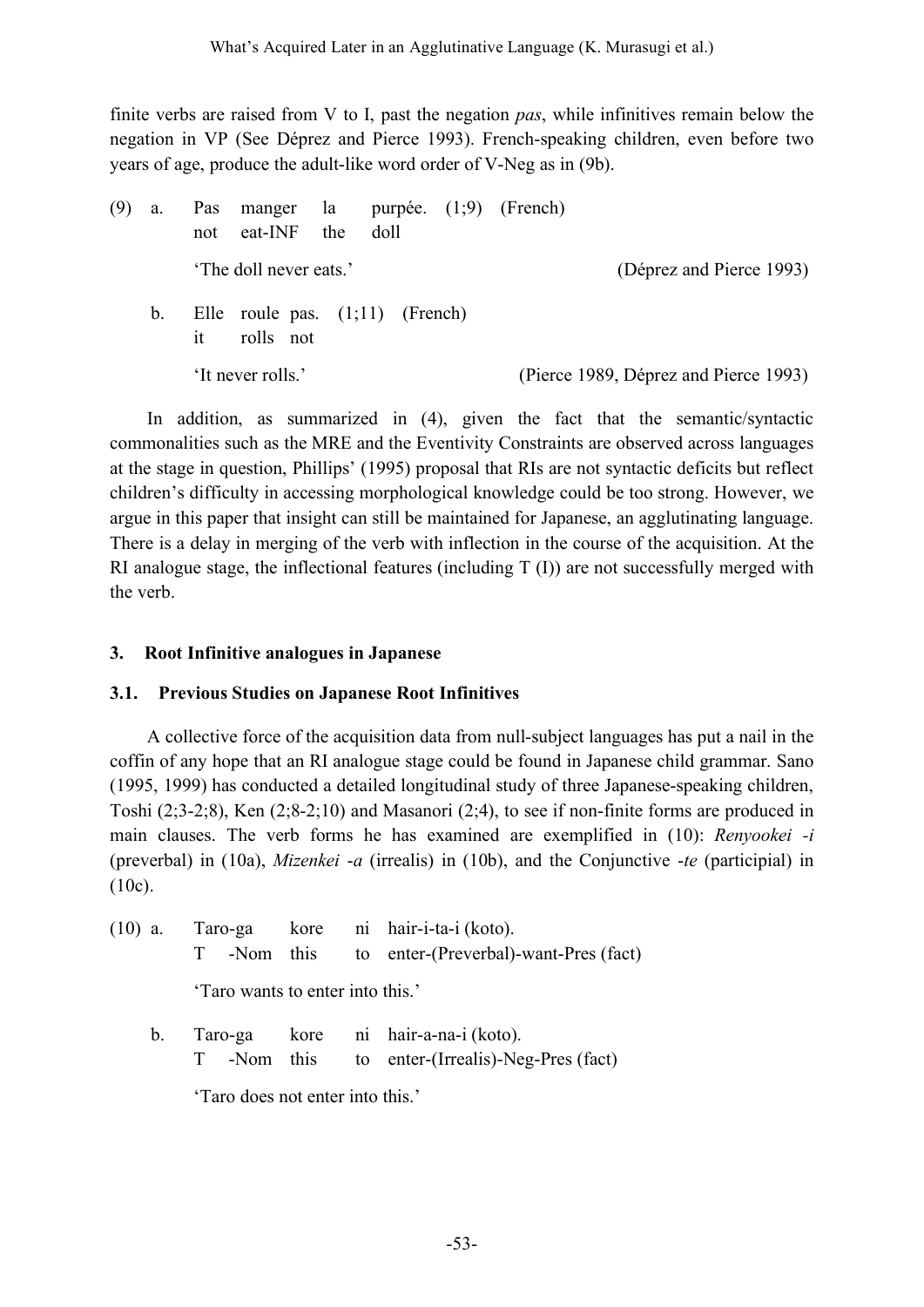|                                                         |  |  |  |  | c. Taro-ga kore ni hait-te,                                  |  |  | Jiro-ga are ni hair-u. |  |
|---------------------------------------------------------|--|--|--|--|--------------------------------------------------------------|--|--|------------------------|--|
|                                                         |  |  |  |  | T -Nom this to enter-(Conjunctive) J -Nom that to enter-Pres |  |  |                        |  |
| "(While) Taro enters into this, Jiro enters into that." |  |  |  |  |                                                              |  |  |                        |  |

As shown in Table 5, the Preverbal -*i*, the Irrealis -*a* and the Conjunctive -*te* were not produced as a main verb by these children, though these forms were produced in non-root contexts, i.e., under finite auxiliary predicates.

| Tuolo 9. milloenon ol ivium Veros in Amminium e Deeninum e Root Chuise (Buno 1999 |                  |         |           |           |             |  |  |  |  |
|-----------------------------------------------------------------------------------|------------------|---------|-----------|-----------|-------------|--|--|--|--|
|                                                                                   | Non-past $-(r)u$ | Past-ta | Preverbal | Irrealis  | Conjunctive |  |  |  |  |
| Toshi $(2;3-2;8)$                                                                 | 288              | 84      |           |           | $(0.2\%$    |  |  |  |  |
| Ken $(2; 8-2; 10)$                                                                |                  | 175     |           | $(0.3\%)$ |             |  |  |  |  |
| Masanori $(2,4)$                                                                  | 38               | 50      |           |           |             |  |  |  |  |

Table 5: Inflection of Main Verbs in Affirmative Declarative Root Clause (Sano 1999)

Based on data analysis, Sano (1995, 1999) concludes that children at two years of age, who would be in the RI stage in some other languages, do not produce non-finite verbal forms, and hence, there is no RI stage in child Japanese.

Kato, Sato, Takeda, Miyoshi, Sakai and Koizumi (2003) support Sano's conclusion. Pointing out that bare verb stems without tense morphemes are not allowed in adult Japanese, they predict that an RI would have either the present- or the past-tensed form. They analyze the corpus of two Japanese-speaking children, Ryo (2;0-3;0) and Tai (2;0-2;9), and find that either of these forms is not overused. Their results are given in Table 6 and Table 7.

| Tuble 0. I rullioci 01 I ust 01 I resent tenseu Verbui I onli in Icyto s corpus |  |                                                    |  |  |  |
|---------------------------------------------------------------------------------|--|----------------------------------------------------|--|--|--|
|                                                                                 |  | Past-tensed verb forms   Present-tensed verb forms |  |  |  |
| Correct form                                                                    |  |                                                    |  |  |  |
| Erroneous form                                                                  |  |                                                    |  |  |  |
| Unclear                                                                         |  |                                                    |  |  |  |
| Total                                                                           |  |                                                    |  |  |  |

Table 6: Number of Past- or Present-tensed Verbal Form in Ryo's Corpus (Kato et al. 2003)

| Table 7: Number of Past- or Present-tensed Verbal Form in Tai's Corpus (Kato et al. 2003) |  |  |  |
|-------------------------------------------------------------------------------------------|--|--|--|
|-------------------------------------------------------------------------------------------|--|--|--|

|                |     | Past-tensed verb forms   Present-tensed verb forms |
|----------------|-----|----------------------------------------------------|
| Correct form   | 787 |                                                    |
| Erroneous form |     |                                                    |
| Unclear        |     |                                                    |
| Total          | 70ſ |                                                    |

As shown above, few erroneous verbal forms are found. Both of the two-year-old children produced present- and past-tensed forms in appropriate contexts. Hence, Kato et al. (2003) conclude that an RI stage is not found in child Japanese.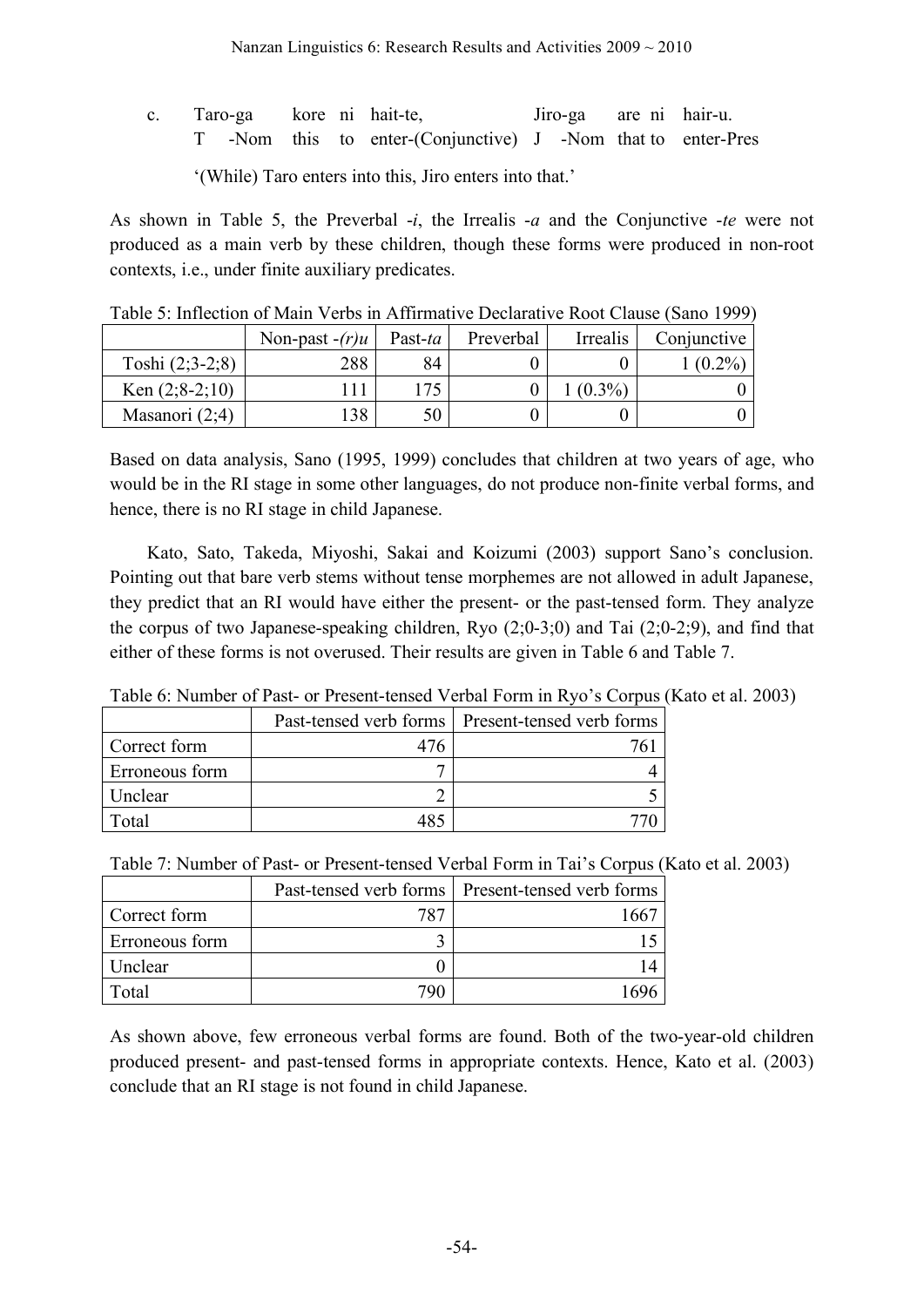# **3.2. Our Proposal: There is an Root Infinitive Analogue in Japanese**

Contrary to the previous studies of Japanese Root Infinitives cited above, the present paper proposes that there is an RI analogue stage in Japanese.<sup>2</sup> In this subsection, based on an analysis of naturalistic data of a Japanese-speaking child, Sumihare (Noji Corpus),<sup>3</sup> we argue that (i) there is a Very Early Non-Finite Verb Stage in Japanese, (ii) the form in question is the past-tensed form V-*ta*, (iii) the stage occurs much earlier than Root infinitives in the European languages, i.e., even at one year of age, and (iv) the form is initially (around 1;6-1;7) used 100% of the time in the full range of environments. Furthermore, we present a piece of supporting evidence for Phillips' (1995) insight that the merge of the verb and inflection is not available at the RI Stage. More specifically, we argue that merger of heads is acquired step by step as summarized in (11).

- (11) a. Very Early Non-Finite Verb (RI analogue) Stage (1;6-1;11): no merge of the verb with inflection
	- b. Post-Very-Early-Non-finite Verb Stage (1;11-2;1): merge of the verb and inflection
	- c. Onset of Finite Verb Stage (2;1- ): two- (or more-) step head merger

# **3.2.1. The Very Early Non-Finite Verb Stage (The stage with no merger of V-T)**

Japanese is an agglutinative language where multiple instances of head movement occur inside the verbal projection (see Koizumi 1995). <sup>4</sup> In adult Japanese, bare verb stems cannot appear without tense or aspect morphemes, as shown in (12) and (13).

 $(12)$  a. \*tabe- 'to eat'

b. \*suwar- 'to sit'

(13) a. tabe-ru/-ta eat-Pres/Past

'(I) eat/ate.'

<sup>&</sup>lt;sup>2</sup> This analysis does not contradict the descriptive findings reported in Sano (1995) and Kato et al. (2003). Rather, our studies are consistent with their results: Erroneous non-finite verb forms are produced not by two-year-olds, but by much younger children.

<sup>&</sup>lt;sup>3</sup> The Noji corpus is chosen for this study because it contains detailed contexts for the child's utterances, which helps us to detect the intended meanings. Noji's comments as the observer and as a linguist are also very helpful for making generalizations proposed in this paper.

<sup>4</sup> If we adopt the PF merge analysis (Bošković 2003, among others), our findings will be interpreted as a limitation on the number of elements that can be merged in the child's derivation, and RI analogues arise because of a failure to merge the verb with the inflection.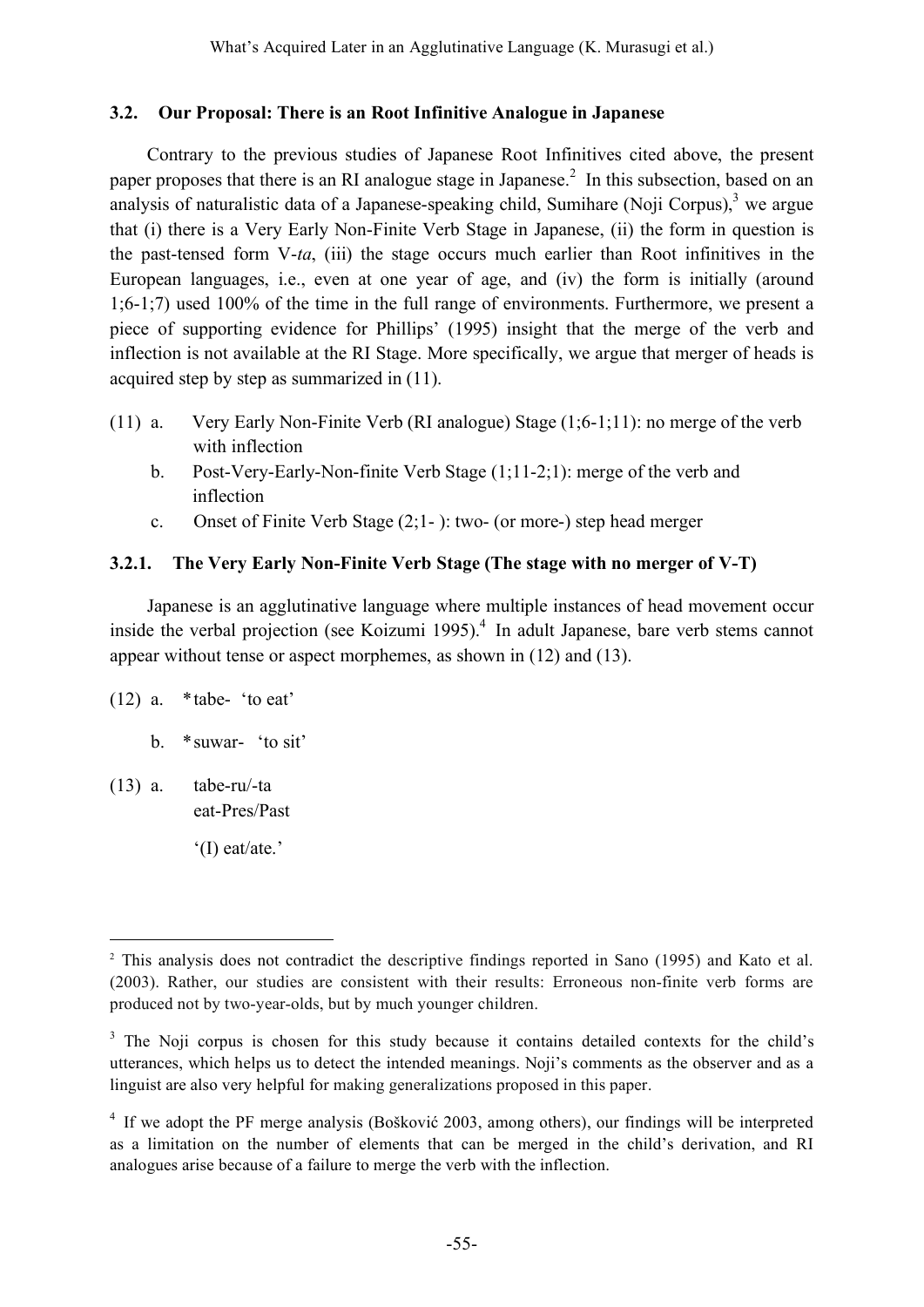b. tabe-te-i-ru/-ta eat-Asp-Pres/Past

'(I) am/was eating.' / '(I) have/had eaten.'

c. tabe-te eat-Imperative (Preverbal form)

'(Please) eat.'

- d. tabe-ta-i eat-want-Pres
	- '(I) want to eat.'

The verb stem *tabe*- (to eat) is followed by the present/past tense morpheme in (13a), and by the aspectual morpheme  $-te-i$  in  $(13b)$ .<sup>5</sup> For requests or imperatives, the morpheme  $-te$  is attached to the verb as in (13c), while for volition, -*ta-i* is attached to the verb as in (13d). The structures of V with tense and aspectual morphemes are represented in (14). The merger of V and T is required to derive a tensed sentence as in (14a). For an aspectual sentence, as in (14b), a two-step head merger (V-Asp-T) is required.



Complex conjugations, however, are not produced at the very early stage of Japanese acquisition. Below we argue that there is a stage where a uniform verbal form is employed for non-adult meanings, and the inflectional features (including T (I)) are not successfully merged with the verb. We term this stage a Very Early Non-Finite Verb Stage,

During age one, Sumihare started to use the past tense form, namely, the V-*ta* form to refer to perfective events in the same way as adults do, as shown in (15).

(i) tabe-te-ru/-ta

 <sup>5</sup> The abbreviated V-*teru*/-*teta* forms as in (i) are used as colloquial expressions in adult Japanese.

eat-Asp-Pres/-Past

<sup>&#</sup>x27;(I) am/was eating.' / '(I) have/had eaten.'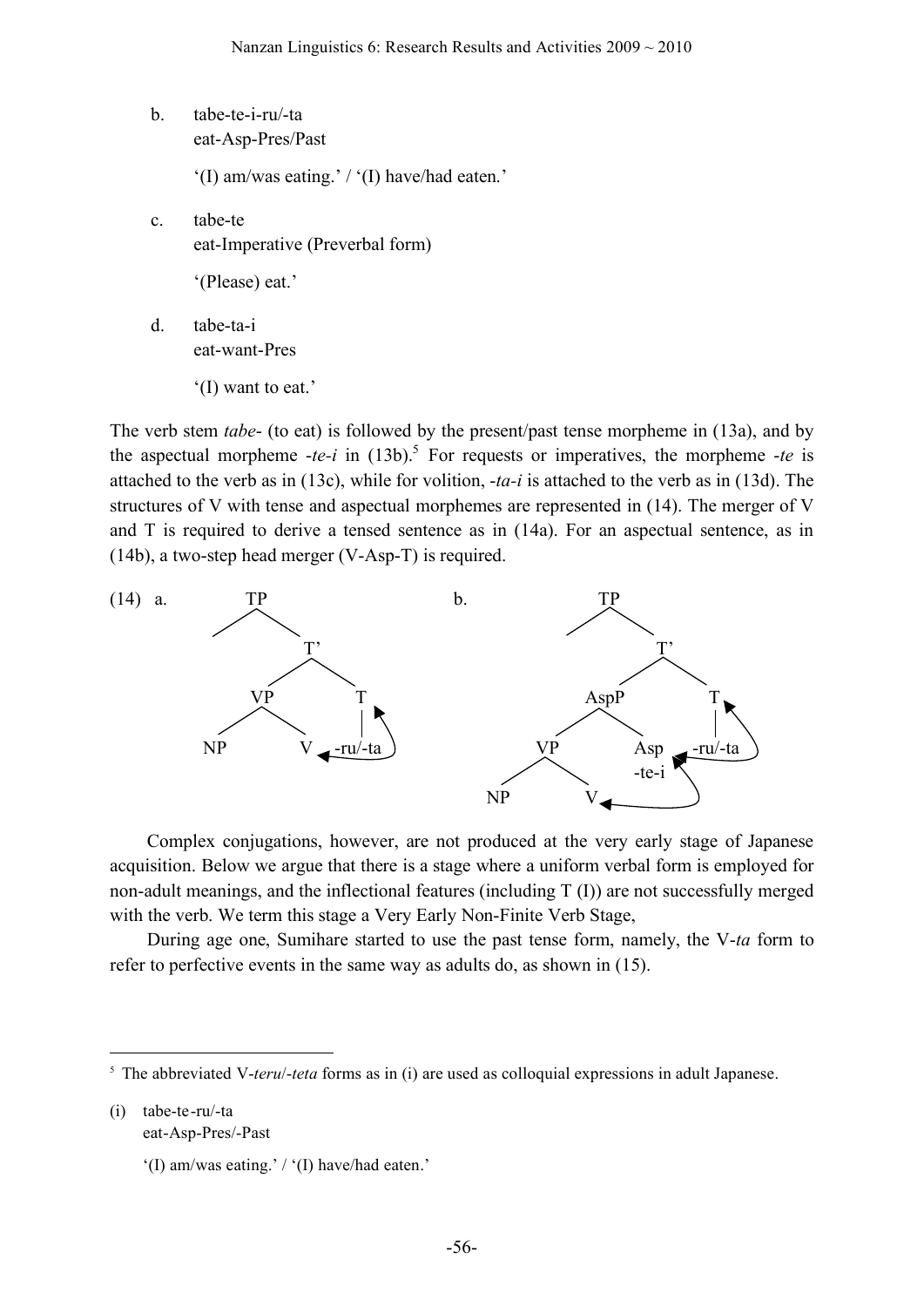- (15) a. Buu ki-ta. (1;5) onomatopoeia come-Past 'A car has come.'
	- b. Tabe-ta. (1;6) eat-Past

'(I) ate (up) (an apple).'

c. Oti-ta. (1;7) fall-Past

'(It) has fallen.'

d. Keityan yuu-ta (=it-ta). (1;8) K say-Past '(She) said Keityan.'

Sumihare, however, from around 1;6 through 1;11, also used the V-*ta* form in a different way from adults. At this stage, the Modal Reference Effects were observed. The V-*ta* form were used to denote the meaning of volition (desire) or a request.

| $(16)$ a.      | Atti. Atti. Atti i-ta. (1;6) (irrealis/volition)<br>there there go-Past          | (adult form: ik-u, or ik-e) |
|----------------|----------------------------------------------------------------------------------|-----------------------------|
|                | 'I want to go there / Go there.'                                                 |                             |
| b.             | Tii<br>si-ta. $(1,7)$ (irrealis/volition)<br>onomatopoeia (pee) do-Past          | (adult form: si-ta-i)       |
|                | I want to pee.'                                                                  |                             |
| $\mathbf{c}$ . | pai-ta. $(1,8)$ (request)<br><b>Baba</b><br>onomatopeia (throw away)-Past<br>mud | (adult form: pai-si-te)     |
|                | 'Please throw (this) away.'                                                      |                             |

The context for (16a) is the following: Sumihare's father (Noji, the observer) went out for a walk with Sumihare on the back. Noji tried to go back home, but Sumihare pointed to a different direction and produced "*atti* (there)" twice. Sumihare got frustrated and said, "*atti*

 <sup>6</sup> We may possibly hypothesize that the V-*ta* form is not an Root Infinitive analogue but <sup>a</sup> reduced form of V-*tai* (volition). If that were the case, we would expect the V-*tai* form to be produced soon after the RI analogue stage, but it is, in fact, not. We have to wait for the adult usage of V-*tai* to be observed until around 2;6. Rather, in order to convey the meaning of volition, the *tyoodai* form was used productively from 1;8. Hence, we consider here that the V-*ta* form is not the reduced form of V-*tai*.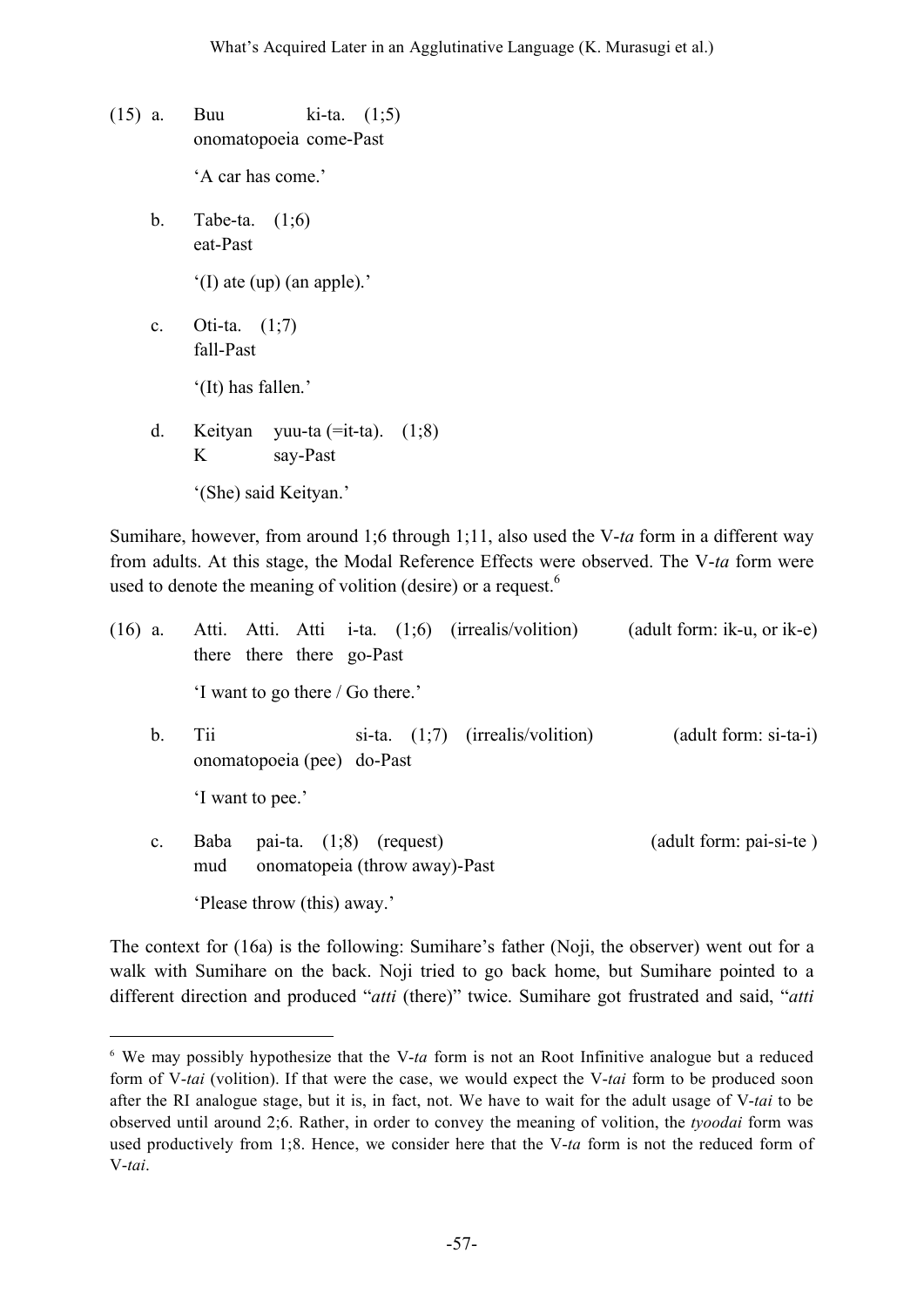*i-ta* (there go-Past)" angrily again. Noji notes on this example: *I-ta* means *ik-u* (go-Pres) while Sumihare uttered *i-ta*, because Sumihare could not say *ik-u* (Noji 1973-1977 I: 195). Noji also writes important comments for (16b), which convinces us of the Modal Reference Effects at the early stage of Japanese acquisition: Sumihare used *tii-si-ta* in a volition context when he wanted to pee. As for (16c), Sumihare produced *pai-ta*, attaching -*ta* on the onomatopoeia *pai* (to throw away), in order to ask his mother to remove mud from a potato.

The examples in (17) are cases where -*ta* is used to express a result state, a progressive event and an irrealis meaning.

- (17) a. Baba tui-ta. (1;6) (result state) (adult form: tui-te-i-ru) thread stick-Past 'The thread is on (the finger).' b. Sii si-ta. (1;7) (progressive) (adult form: sikko si-te-i-ru) onomatopoeia (pee) do-Past '(She) is peeing.' c. Meen-ta.  $(1,7)$  (irrealis) (adult form: meen to i-u) "meen"(onomatopoeia)-Past
	- '(Mommy would say,) "Meen."'

In (17a), Sumihare found a thread on his finger, and intended to inform his mother of this. Here, the aspectual morpheme -*te-i-ru* would be used in adult grammar, but Sumihare used *tui-ta*. Likewise, in (17b), Sumihare employed the V-*ta* form instead of the V-*te-i-ru* form for the progressive event. In this case, one of his friends was peeing. In (17c), Sumihare's mother asked him what she would say if he wet his underpants, and he intended to reply to it. Here, the present tense form *i-u* (to say) or the future tense form -*i-u-daroo* would be used in adult grammar, but the V-*ta* form was used instead.

The percentage of the V-*ta* form decreases with age. At 1;6-1;7, he predominantly used the V-*ta* form almost 100% of the time.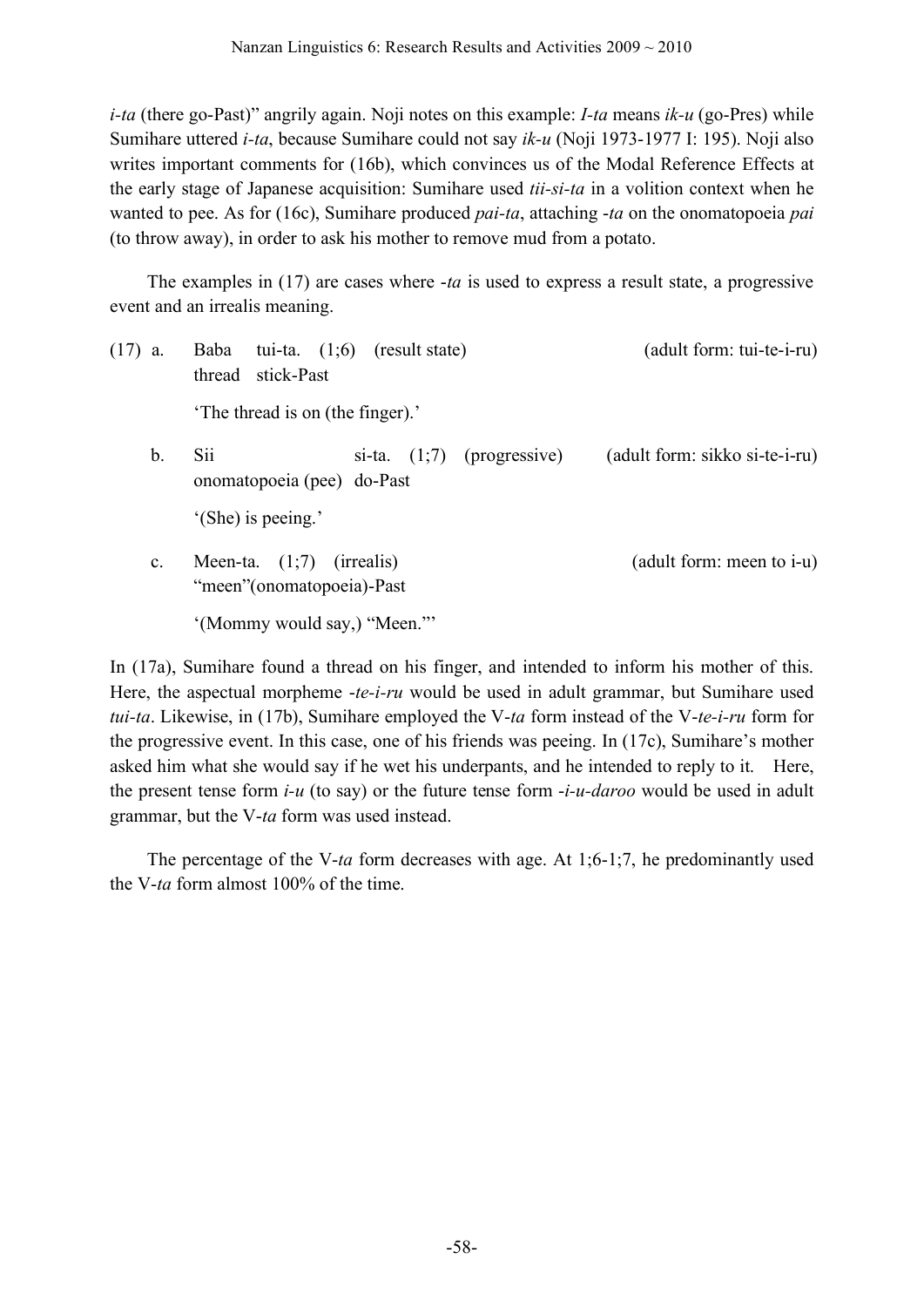

Figure 1: The Overall Proportion of Verbal Forms in Sumihare's Corpus at Each Stage

The fact that the -*ta* forms, but not the other verbal forms such as imperatives and present-tensed forms, was consistently used to denote different meanings suggests that the verbal conjugation, i.e., the merger of V and inflection, is not yet available then. Namely, this is a stage where a default form is picked up by the child for the verbal element. If this is the case, then, the whole V-*ta* form must be base-generated as an unanalyzed form as illustrated in (18). This stage is characterized as the one where the verbs are not merged with the head of TP.



At 1;8, modal meanings began to be frequently realized with *tyoodai*. <sup>7</sup> Instead of adults' *si-te kudasai* (V-*te* please-do/give-me), which requires multiple steps of head movement, an independent verbal element *tyoodai* (please-do/give-me), began to be productively used to convey the meaning of volition or a request.

- (i) Ringo(-o) tyoodai. an apple-Acc give me 'Give me an apple.'
- (ii) Hayaku si-te tyoodai. quickly do-preverbal please-give/please-do 'Please do (it) quickly.'

 <sup>7</sup> *Tyoodai* is <sup>a</sup> colloquial expression that is equivalent to *kudasai* (please-do/give-me). It is used as the main verb taking a noun complement as in (i) or as an auxiliary as in (ii).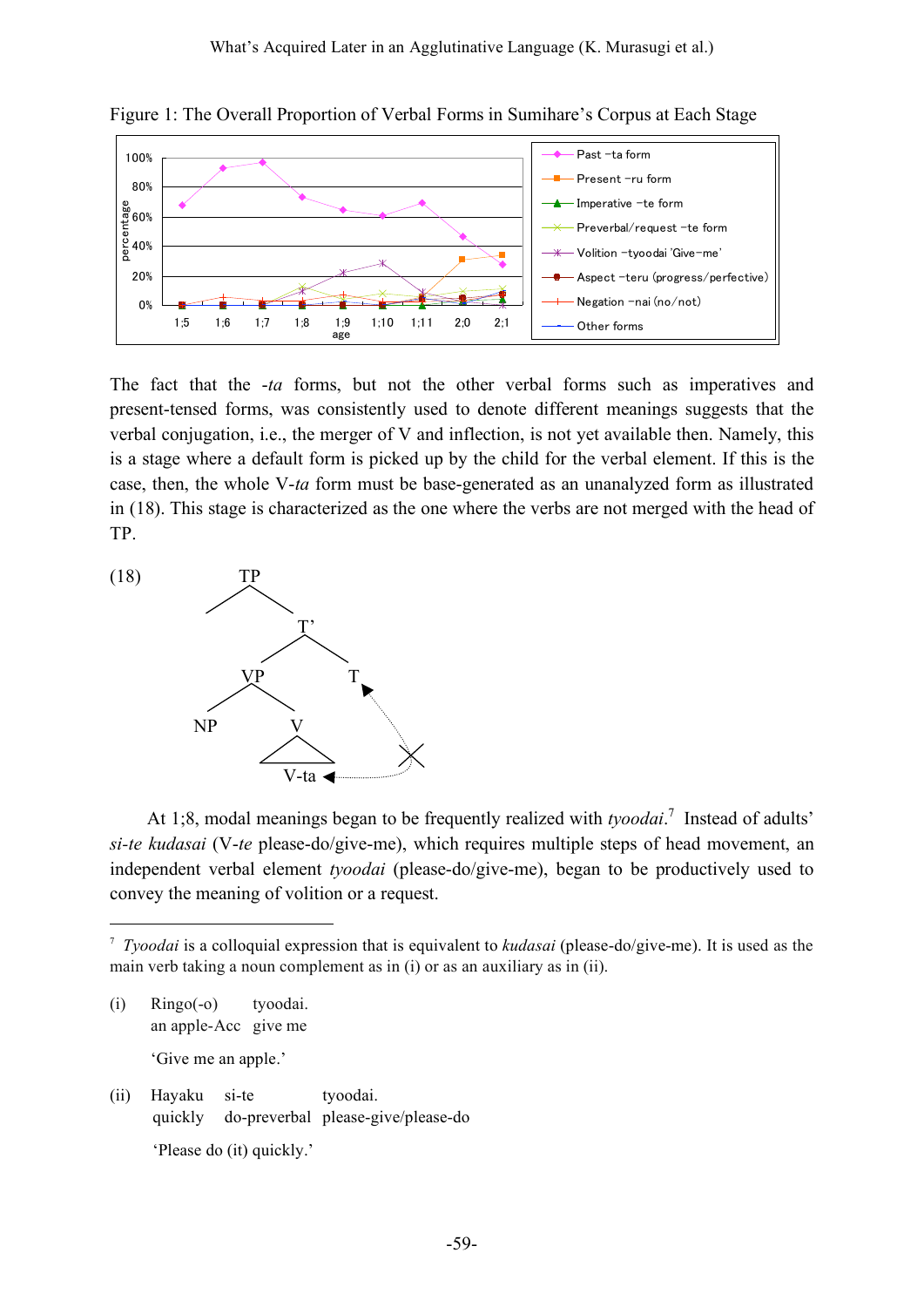- (19) a. Tii tyoodai. (1;9) pee give-me 'Please help me to pee.'
	- b. Nainai tyoodai. (1;10) no-no give-me 'Please put (this) away.'

In (19a) and (19b), *tyoodai* follows the onomatopoeia *tii* (pee) and *nainai* (no-no). As shown in Figure 1 above, the rate of the non-finite past-tensed form decreases in accordance with the increase of *tyoodai* (please-do/give-me). 8

The increase of the *tyoodai* form at the Very Early Non-Finite Verb Stage parallels the Modal Reference Effects in the Dutch-type languages, where RIs receive a modal meaning with overwhelming frequency at the later stage of Root Infinitives. As the merger inside the verbal projection is not possible, the child is forced to employ a non-merging strategy and use an independent verb *tyoodai* at this Very Early Non-Finite Verb stage in order to verbalize his volition.

Although volition was expressed by *tyoodai* at around the age of 1;9, the child was still in the Very Early Non-Finite Verb Stage. This is confirmed by the fact that erroneous V-*ta* forms were still used for perfective and progressive sentences instead of the aspectual form V-*te-i-ru*.

| $(20)$ a.     |              | Nenne-ta-noo. $(1,9)$ (result state)<br>sleep-Past-Mood |                                                            | (adult form: si-te-i-ru) |
|---------------|--------------|---------------------------------------------------------|------------------------------------------------------------|--------------------------|
|               |              | (I) am in the bed (with Daddy).'                        | Context: Sumihare (the speaker) is in bed with his father. |                          |
| $\mathbf b$ . | Buu<br>plane | go around-Past                                          | maimai-ta. $(1,10)$ (progressive)                          | (adult form: si-te-i-ru) |
|               |              | 'A plane is going around.'                              |                                                            |                          |

The appropriate form to refer to the result state in (20a) would be *si-te-i-ru* in adult grammar, but Sumihare employed the -*ta* form instead in order to inform his mother of the situation. In (20b), -*ta*, instead of -*te-i-ru*, is attached to the onomatopoeia *maimai* (onomatopoeia, meaning go around) to describe an ongoing event of an airplane's going around.

Then, how about the presence of *wh*-questions at this stage? Interestingly, Crisma's

 <sup>8</sup> Murasugi and Hashimoto (2004) argue that the *v*-VP structure is acquired very early and *<sup>v</sup>* is initially realized as *tiyu/tita/tite* (do/did/doing). If we apply their analysis to this case, *tyoodai* produced in this stage may be the head of *v*P.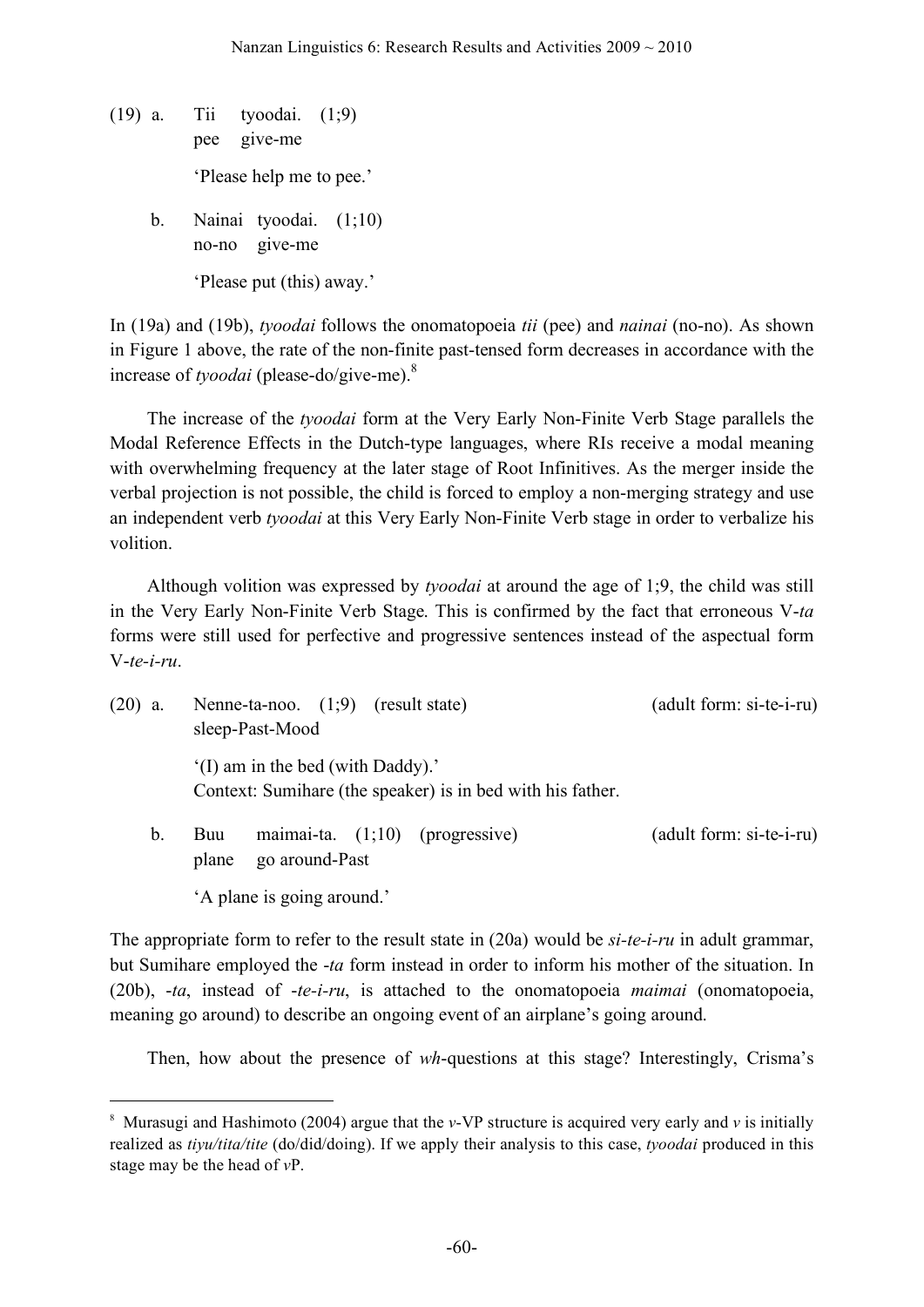effect is observed in Japanese, even though *wh*-questions in Japanese may not require main verbs to move. As in European languages, Tense- or C-related elements (e.g., complementizer sand *wh*-phrases) are not found with the non-finite -*ta* forms, as Figure 2 shows.<sup>9</sup>



Figure 2: Frequency of C-, T- and D-related Elements in Sumihare's Corpus

These data indicate that the RIs are not merely due to performance deficits of children. Rather, as Hyams (2005) discusses, MoodP is active during the Very Early Non-Finite Verb (RI analogue) Stage, while AspectP and TP are still underspecified and the head movement inside the verbal projection is still unavailable. Evidence for the underspecification of T is found in the absence of any other T (or I) elements at the stage in question. The Nominative Case marker -*ga* and the finite *da/zya* (the finite *be*, the copula) were not observed either then in Sumihare's corpus, which confirms the possibility that the stage is not due to deficits in (the realization of the features of) T (or I).

Then, how about Krämer's effect? As is the case in the acquisition of some other languages, Sumihare initially produced null subjects frequently with many verbs, though the rate of null subjects sometimes decreases, and sometimes does not, depending on the verb.<sup>10</sup> As shown in Figure 3, <sup>11</sup> the percentage of null subjects of such speaker-oriented verbs as *pai* (to throw away) or *suru* (to do), where the agent tends to be a speaker (Ego), stays high even after inflections (conjugations) properly appear. On the other hand, subjects (a Topic NP) conveying new information with eventive verbs such as *oti-ru* (to drop) or *ku-ru* (to come) do not tend to be null. This is different from the findings reported in the studies of non-null-subject languages, though it may not be surprising given that Japanese is a

 <sup>9</sup> The topic marker -*wa* was produced at a very early stage, only in the form of NP*-wa*, without ever being followed by verbal predicates.

<sup>&</sup>lt;sup>10</sup> Although verb movement may be involved in the assignment of Nominative Case (Huang 1987, Otani and Whitman 1991), the Nominative Case -*ga* does not appear on subjects at the RI analogue stage. The Nominative Case marker -*ga* first appears around 1;11.

<sup>&</sup>lt;sup>11</sup> VEN stands for Very Early Non-Finite Verb Stage, which is divided into two sub-stages: VEN-I is the stage where the V-*ta* form is used almost 100% of the time and VEN-II is the stage where a modal meaning is realized with the form *tyoodai*. P-VEN stands for Post-Very-Early-Non-Finite Verb Stage.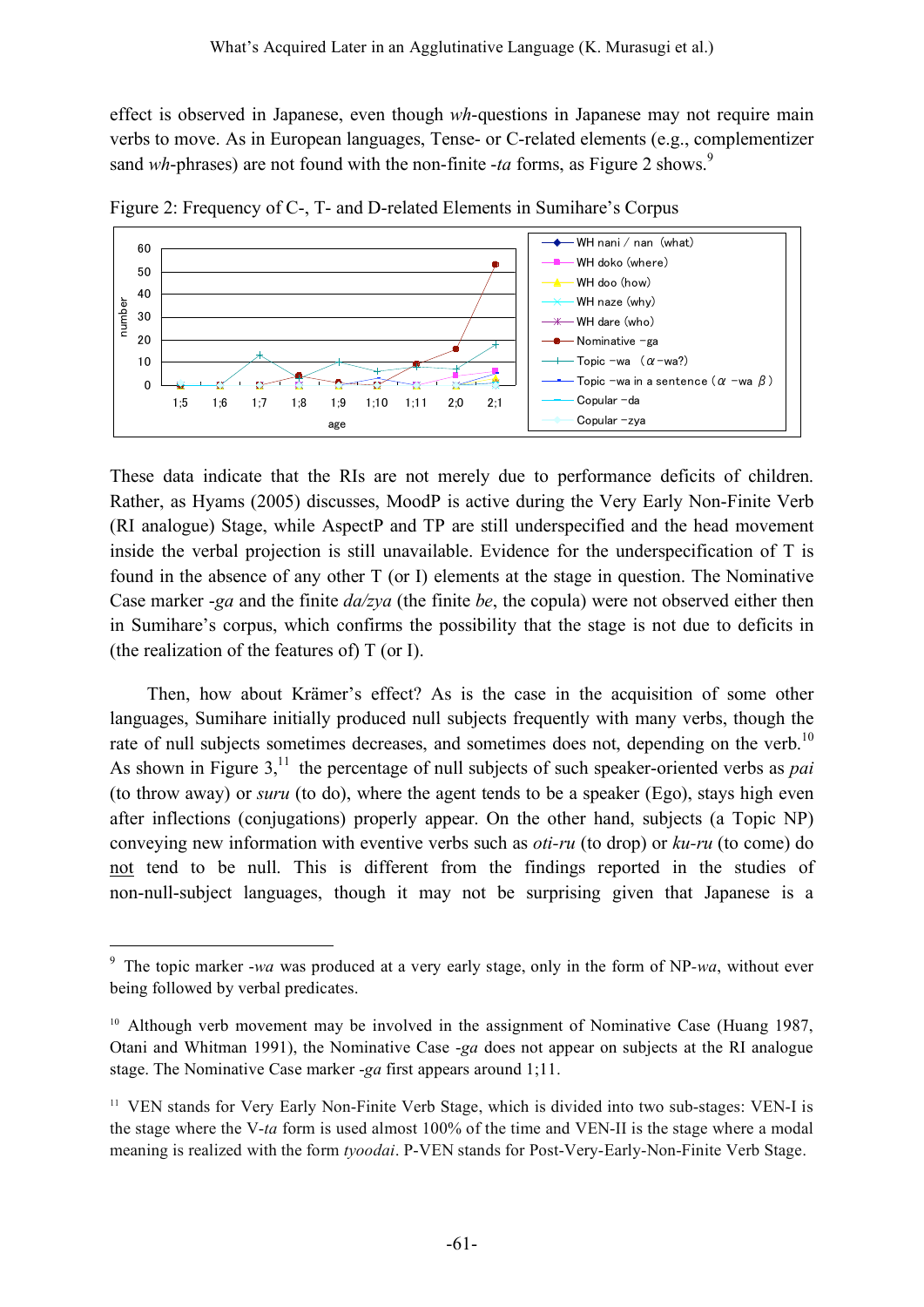discourse-*pro* language. 12



Figure 3: Proportion of Null Subjects of Each Verb in Sumihare's Corpus

It has been observed that children speaking agglutinative languages, e.g., Tamil (Raghavendra and Laurence 1989) and Turkish (Aksu-Koç and Slobin 1985), acquire verb inflections at a very early stage. The early emergence of RI analogues in languages such as Japanese, Korean (Kim and Phillips 1998), Italian (Salustri and Hyams 2003, 2006), American and Brazilian Sign Languages (Lillo-Martin and Quadros 2008), Chinese (Chien 2008), Arabic (Aljenaie 2000), and Greek (Varlokosta et al. 1996, Hyams 2005) can be explained by a morphological parameter, the Stem Parameter proposed by Hyams (1986), which is responsible for the well-formedness of bare verbal stems in a given language (see also Aljenaie 2000, Hyams 2008). According to this hypothesis, English, for example, has the value [+bare stem], since its verbs can surface as bare stems. On the other hand, in such languages as Japanese, the parameter has the opposite value, namely [−bare stem], since verbs in these languages cannot surface as bare stems. Children acquiring Japanese learn the verb conjugations earlier than English-speaking children because, given the Japanese setting of the parameter, there is no option of omitting the verb conjugations.

# **3.2.2. The Post-Very-Early-Non-Finite Verb Stage (Head merger of V-Asp/V-T)**

Sumihare started to produce the "correct" non-past form V-*ru* as in (21) in the proper contexts. around 1;11.

(21) a. Ik-u-yoo. (1;11) (present) go-Pre-Mood

<sup>&#</sup>x27;(I)'ll go to (Tiiko's house).'

 <sup>12</sup> Kim and Phillips (1998) argue that the overuse of the default mood-inflection '*-e*' in the earliest speech of Korean children parallels the RI in other languages, and report that there is no correlation between the RI analogue form and the number of null subjects produced at the stage. See Murasugi and Fuji (2008) for an argument in favour of a parallelism between the RI analogue stages of Japanese and Korean.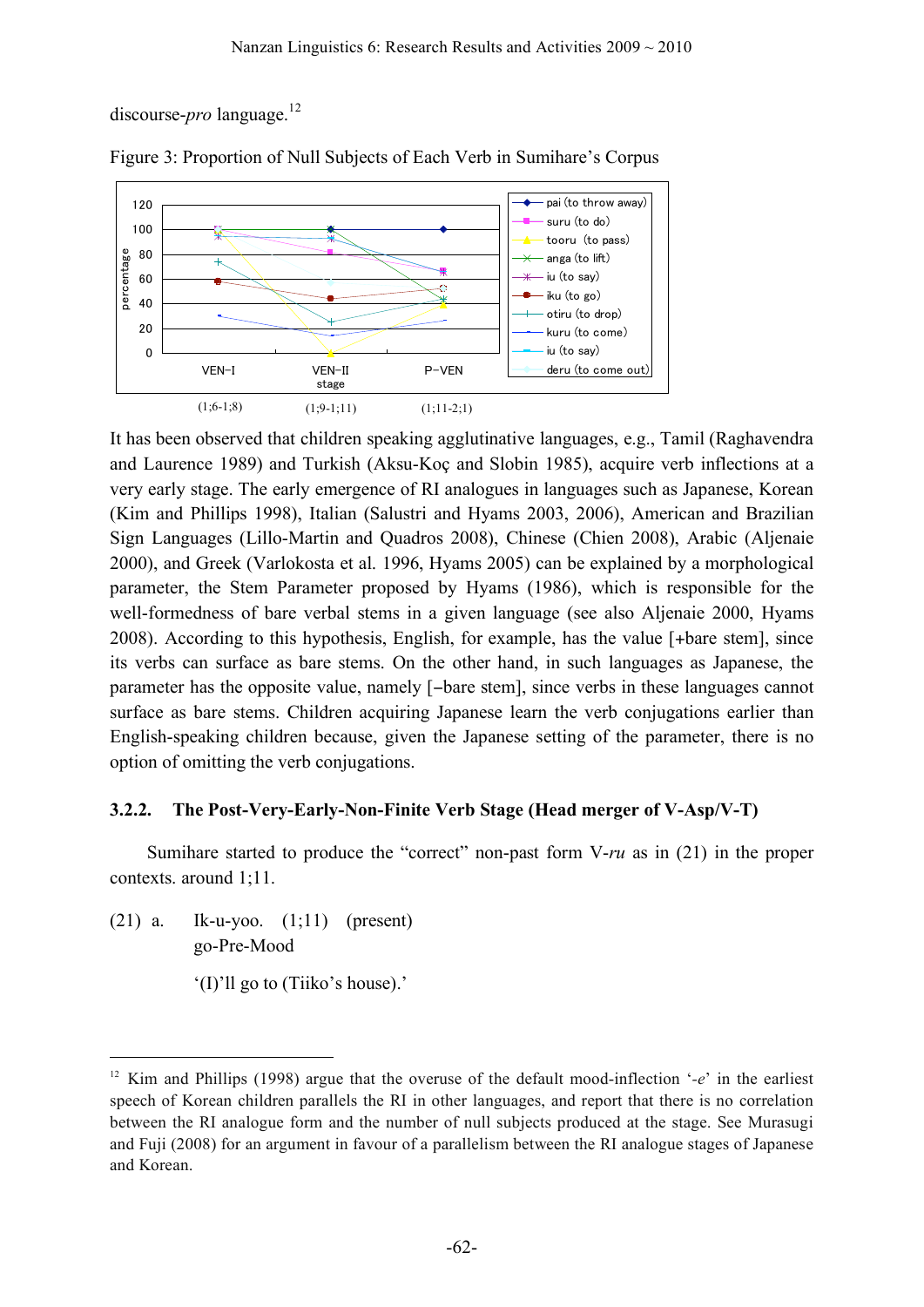b. Okku a-ru-yo. (1;11) (present) medicine be-Pres-Mood 'Here is the medicine.'

Sumihare also started to produce the abbreviated aspectual form -*teru* at around the age of 1;11. As shown in (22a) and (22b), the form is used for result states and progressives. The frequency of each verbal form is illustrated in Figure 4.

(22) a. Wanwan tyan si-teru. (1;11) (result state) dog sit do-Asp 'A dog is sitting (here).' b. Buranko ti-teru. (2;0) (progressive) swing do-Asp

'(A scarecrow) is swinging.'

Figure 4: Frequency of Verbal Forms in Sumihare's Corpus



The -*ta* form is dominant in 1;6-1;11 (i.e., the Very Early Non-Finite Verb (RI analogue) Stage) in number; the non-past -*ru* form, the aspectual -*teru* and the preverbal -*te* form started to appear after 1;11. The other inflections began to be produced around 2;0. These facts indicate that at least the merge of the verb with inflection is available at around 1;11.

Evidence for the unavailability of two-step head movement at this stage is elicited from an analysis of the negative sentences Sumihare produced. In adult Japanese, the negative marker -*nai* (not) is a verbal predicate which itself carries a finite tense (Sano 2000), and two-step head movement (V-Neg-T) is involved. To form the adult negative predicates *ki-te-na-i* and *utawa-na-i*, multiple head merger is required.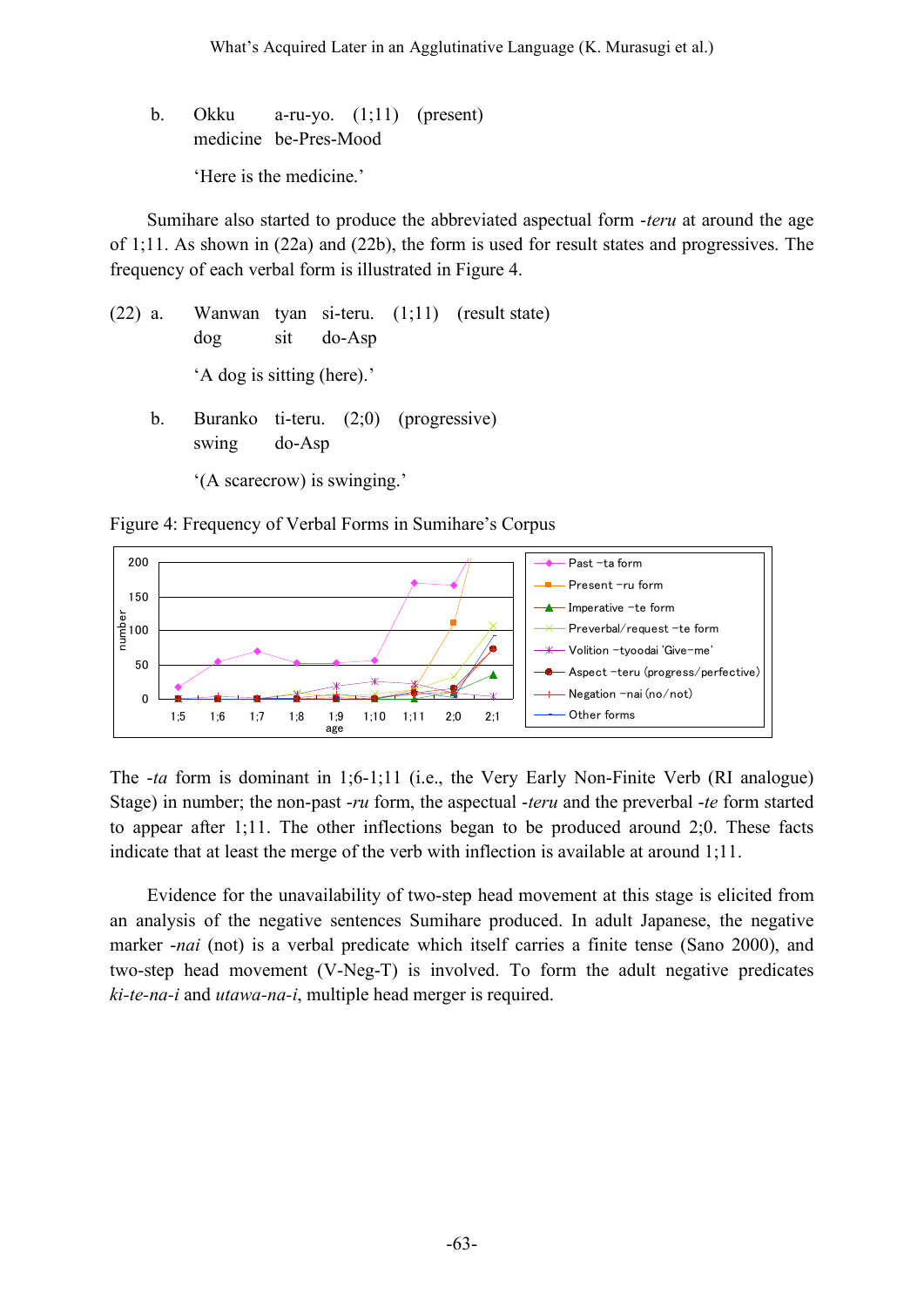

However, at around 1;11-2;2, the child consistently produced erroneous negative sentences such as (24) and (25). These examples clearly show that the child is not making the adult-like application of head movement (or multiple applications of merge under the PF merge analysis).

| $(24)$ a. |               | Tinbun<br>newspaper                        | ki-ta-nai-yo. $(1,11)$<br>come-Past-Neg-Mood  |                                                    |      |      | $(adult form: ki-te(i)-nai)$  |
|-----------|---------------|--------------------------------------------|-----------------------------------------------|----------------------------------------------------|------|------|-------------------------------|
|           |               |                                            | The newspaper has not come yet.'              |                                                    |      |      |                               |
|           | $\mathbf b$ . | MOT:Sekken-ga te-ni                        |                                               | tui-te-i-ru<br>soap-Nom hand-Dat stick-Asp-Pres as | kara | arai | nasai.<br>wash Imperative     |
|           |               |                                            | $SUM: Tui-ta-nai.$ $(1,11)$<br>stick-Past-Neg | 'Wash your hand. Some suds stick on your hand.'    |      |      | $(adult form: tui-te(i)-nai)$ |
|           |               | $'No$ , (they) don't.'                     |                                               |                                                    |      |      |                               |
|           |               | $(25)$ Utaw- $(r)$ u-nai.<br>sing-Pres-Neg | (2;0)                                         |                                                    |      |      | (adult form: utaw-a-nai)      |
|           |               | '(Mommy) doesn't sing.'                    |                                               |                                                    |      |      |                               |

In the examples shown in (24), the negative marker -*nai* is not merged with the preverbal form *ki-te-i* or *tui-te-i*. Rather, -*nai* follows the complete past-tensed verb *ki-ta* (came) in (24a) and *tui-ta* (stuck) in (24b). In (25), -*nai* even attaches to the full present-tensed verb *utaw-(r)u*.<sup>13</sup> This fact suggests that the structure of (24) and (25) in child Japanese is

<sup>&</sup>lt;sup>13</sup> Sumihare produced a few correct negative forms as in (ia-b). We consider these as unanalyzed form stored as chunks (by rote) in the child's lexicon. It is around 2;2 that Sumihare began to use the correct past tense form -*na-k-atta* productively.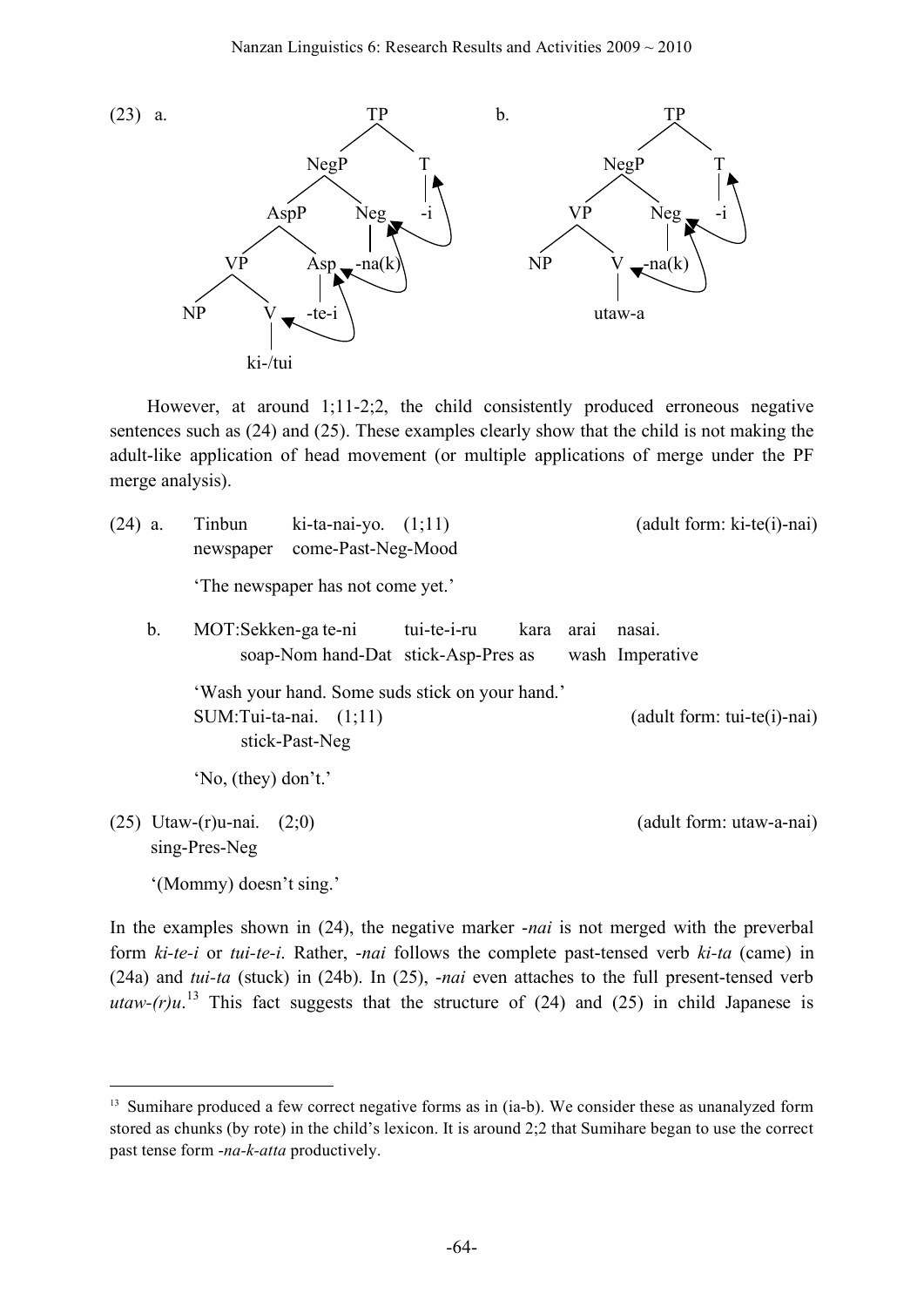something like (26), which is different from the ones in adult grammar (23a,b) in that NegP is located outside of TP.



The consistent errors Sumihare made for negation with different types of verbs indicate that only one merge of the verb with inflection is available at around 1;11-2;0. Here, the negative morpheme -*nai* is base-generated as an unanalyzed form, i.e., Neg (-*na*) and T (-*i*) are not separated in child grammar.

Further support for the unavailability of two-step head movement inside the verbal projection around 1;11-2;0 is found in the morphology of aspect. Although the V-*teru* form is "correctly" used to refer to a result state in (22a) and a progressive in (22b), the form in this stage is always produced as -*teru* but never as -*te-i-ru*. As the past-tensed form -*te(i)-ta* is not produced either, the -*teru* form produced then would be a chunk (a rote form) as shown in (27).

<u>.</u>



At the Post-Very-Early-Non-Finite Verb Stage, other aspectual or mood forms such as

(i) a. Mie-nai ne. (1;11) see-Neg Mood

'(We) cannot see (that).'

b. Nakanaka ko-nai ne. (2;1) not nearly come-Neg Mood

'(The train) has not come as yet, has it?'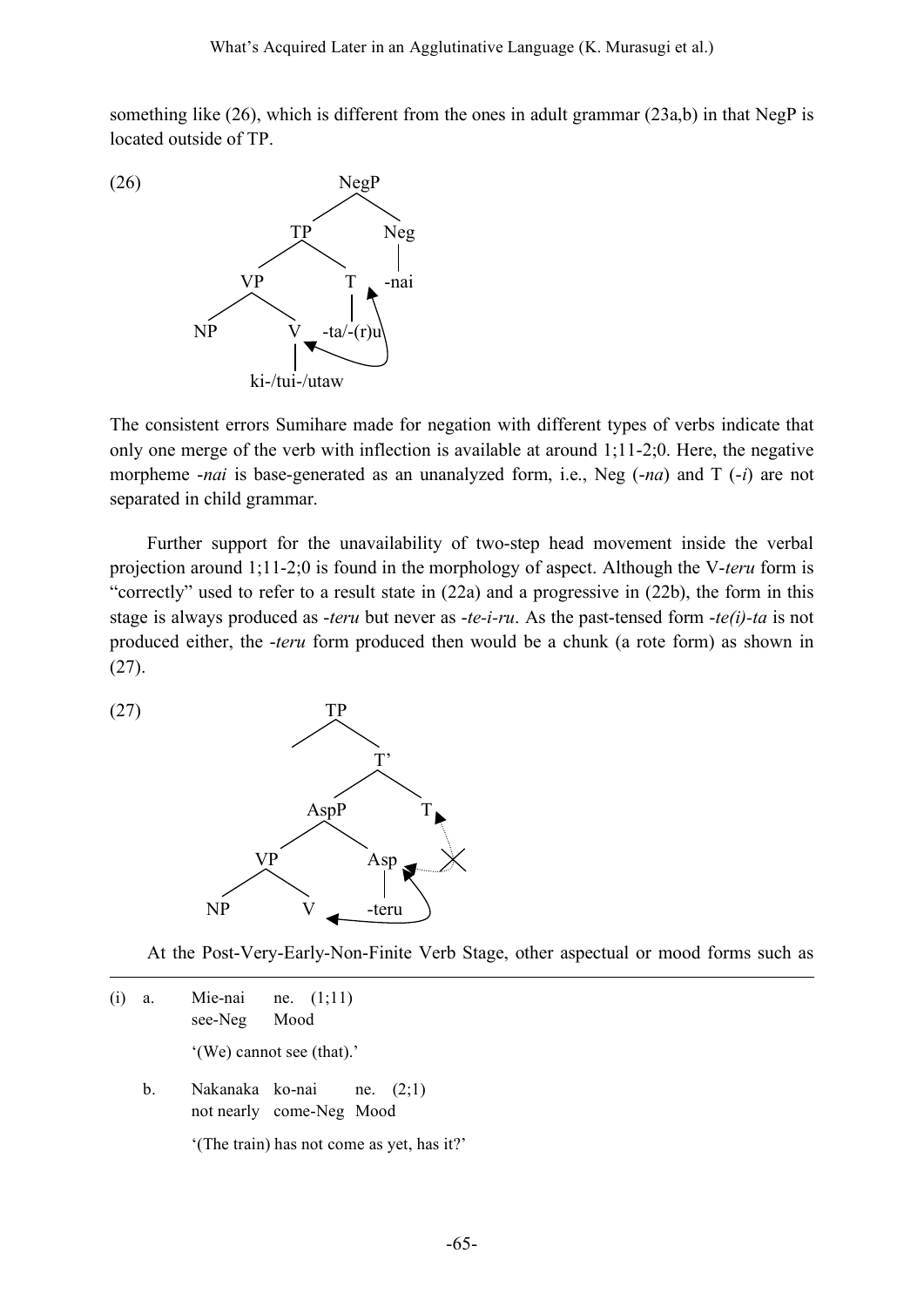V-*te-simat-ta* (V-Asp (perfective)-Past), V-*ta-i* (V-*v* (volition)-Pres), and so forth, which require two (or more) -step head movement, were not produced either.

# **3.2.3. The Onset of Finite Verb Stage (Multiple head merger)**

Two-step head movement (or a second application of merger under the PF merger analysis) seems to be acquired around the age of 2;1, when the verbal conjugations explosively increased. The V-*te-i-ru* form (28), the V-*te-ta* form (29), and the V-*toru* form (30), which is the equivalent of the V-*te-i-ru* form in Sumihare's dialect (the Setouchi dialect),  $^{14}$  appeared at this stage.

- (28) a. Hasit-te-i-ru inu. (2;2) (progressive) run-Asp-Pres dog 'A running dog.'
	- b. Ki-te-i-ru-yo.  $(2,2)$  (perfect) come-Asp-Pres-Mood

'(It) has come.'

(29) Atti-ni tomat-te-ta. (2;2) (result state) there-at stop-Asp-Past

'(The bus) had stopped there.'

(30) a. Oki-to-ru-yo. (2;2) (perfect) awake-Asp-Pres-Mood

'(The baby) is awake.'

b. Keetyan-ga nai-to-ru. (2;3) (progressive) K -Nom cry-Asp-Pres

'Keetyan (Ms. Keiko) is crying.'

The emergence of these forms leads us to conjecture that the -*teru* form is no longer a rote form. Thus, the derivation containing two-step head movement (or the second application of merger under the PF merge analysis) should be acquired.

(i) Happa-ga oti-to-ru. leaf-Nom fall-Asp-Pres

'A leaf is falling.' / 'A leaf has fallen.'

<sup>&</sup>lt;sup>14</sup> The Setouchi dialect is a dialect spoken around Ehime in the Western Japan. V-toru in this dialect corresponds to V-*te-i-ru* in the Tokyo dialect. They are both ambiguous between a progressive interpretation and a perfective interpretation (Aono 2007), as shown in (i).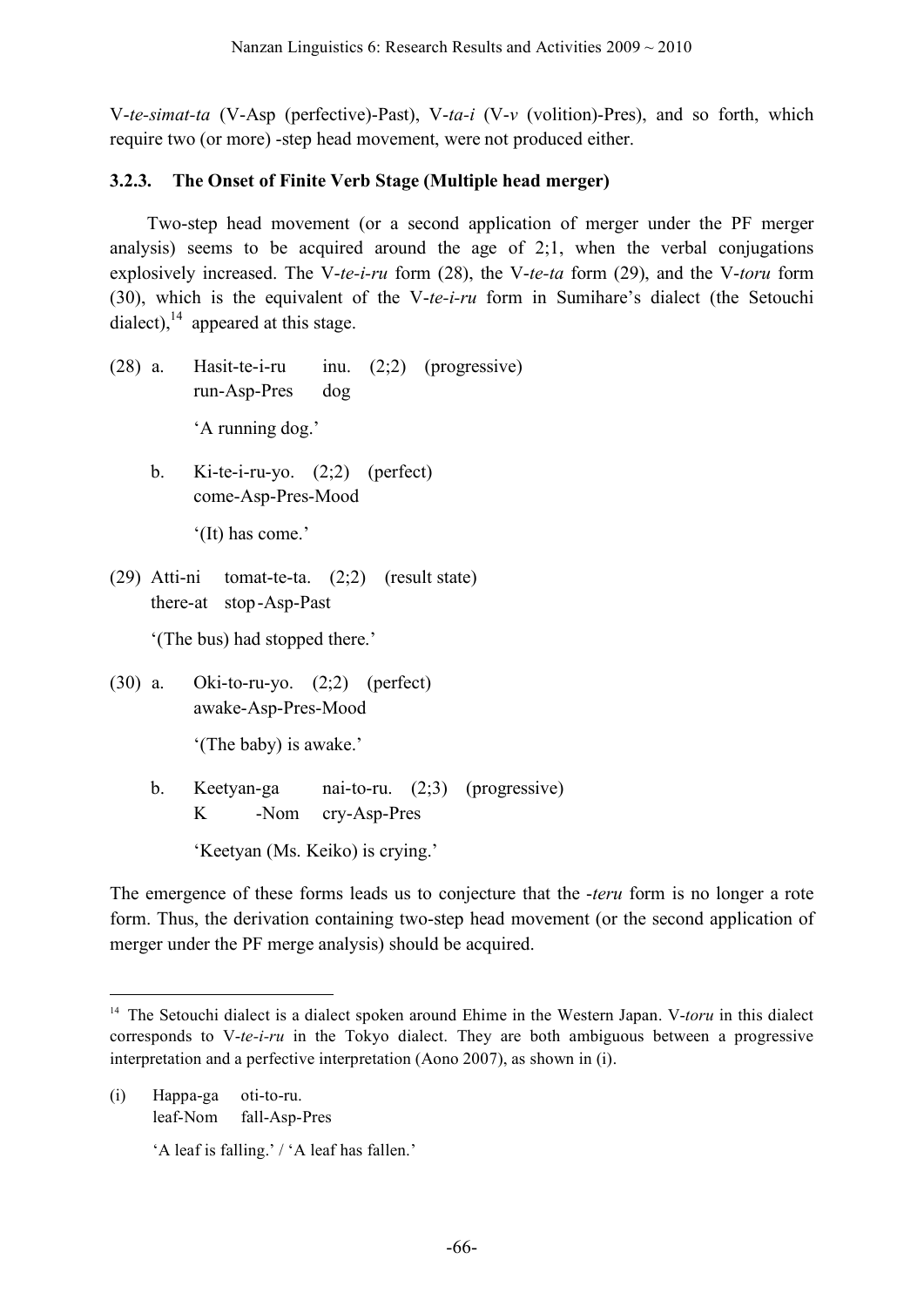It is also 2;1 when Sumihare started to produce the past-tensed negative form V-*na-katta*, as in (31).

(31) Naka-na-katta. (2;2) cry-Neg-Past '(I) did not cry.'

The fact that Sumihare came to distinguish the past-tensed form -*na-katta* from the present-tensed form -*na-i* suggests that the child now differentiated the tense morphemes -*i*/*-katta* from the verb stem and the negative marker.

Although it is not clear when children switch from two-step to three-step head movement (or learn multiple applications of merger under the PF merger analysis), it was only around the age of 2;3 when Sumihare used multiply-merged forms.

- (32) Kazi-ni nat-te-na-katta. (2;4) fire-Dat be-Asp-Neg-Past
	- '(It) has not caused a fire.'

The verbal form *nat-te-na-katta* is derived via three (or more)-step head merger as represented in (23a). Sumihare, at this stage, had become able to produce the complex, multiply-merged negative form V-*te-na-katta*.

Furthermore, complex verbs involving at least three-step head merger began to be produced around 2;3.<sup>15</sup>

 $(33)$  a. Kumot-te ki-ta-ne.  $(2;4)$ cloud-Preverbal come-Past-Mood

'It's getting cloudy.'

(i) Kaatyan buranko timawa-na (=simawa-na). Ame-ga hut-ta-yo. (2;4) (progressive) Mommy swing clean up-Mood rain-Nom fall-Past-Mood

'Mommy, (we) must put the swing back. It's raining.' (Adult form: hut-te-i-ru) Context: Since it was raining, Sumihare asked Mommy to clean up the swing.

 <sup>15</sup> The erroneous use of V-*ta* instead of V-*ru* or V-*t-ei-ru* persisted even after the age of 2;2 until around 2;6. An example is given in (i).

There are at least two possible accounts for the fact that this type of error continues to be produced even after head merger inside the verbal projection has been acquired. One is, in line with Phillips (1995), to consider that these errors are due to performance errors. The other is to consider them as the "Optional Infinitives" although they are not many in number. See Murasugi and Watanabe (2008).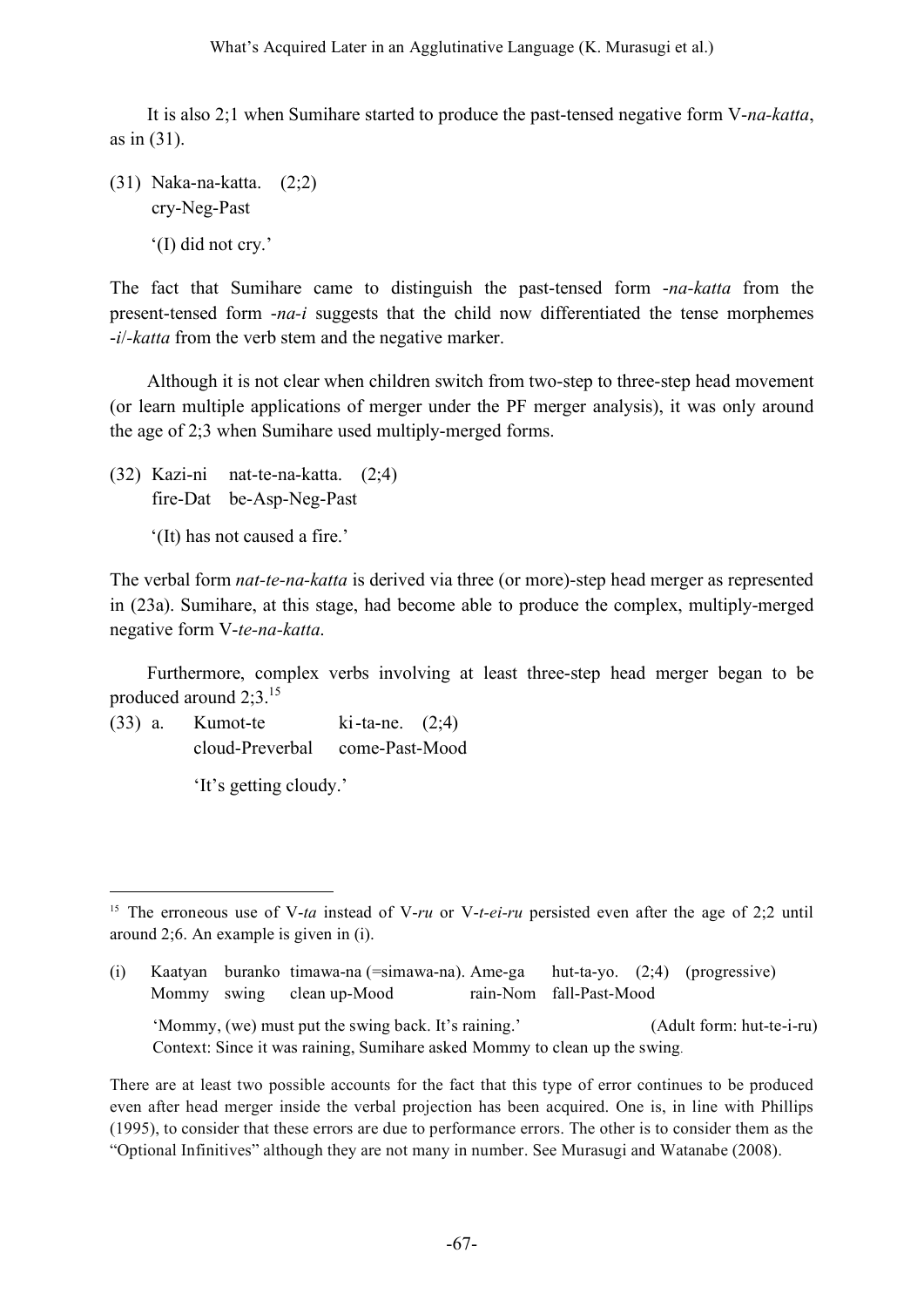b. Mata ame hut-te  $ki-ta-yo$ .  $(2,4)$ again rain fall-Preverbal come-Past-Mood 'It started raining again.'

To summarize, there are at least three stages in acquiring head movement (or merger under the PF merger analysis): (i) No merger of the verb with inflection (Very Early Non-Finite Verb Stage or RI analogue stage),  $^{16}$  (ii) the merger of the verb with inflection available (Post-Very-Early Non-Finite Verb Stage), and (iii) two (or more)- step head merger available (Onset of Finite Verb Stage).

### **3.2.4. Further Evidence from Japanese-Speaking Child Akkun**

In subsections 3.2.1.-3.2.3., based on a corpus analysis of Sumihare (Noji 1973-1977), we argued that the V-*ta* form is the RI analogue. In this subsection, based on longitudinal data of Akkun, a Japanese-speaking child,<sup>17</sup> we show the further evidence that there is an RI analogue stage in child Japanese.

Just like Sumihare, Akkun started to use the past tense form, V-*ta* in the same way as an adults do at around 1;8, as shown in (34).

<sup>&</sup>lt;sup>16</sup> Table 8 compares the numbers of the sentences involving V-Neg head movement produced at the Very Early Non-Finite Verb Stage and at the Post-Very-Early-Non-Finite Verb Stage found in the corpus of Sumihare.

|                                                         | no head movement | head movement |
|---------------------------------------------------------|------------------|---------------|
| Very Early Non-Finite Verb Stage $(1,6-1,10)$           |                  |               |
| Post-VEN Verb Stage $(1,11-2,6)$                        |                  |               |
| $T_{11}1 - 156 = 2 - 156.21$ $\ldots$ 0.000 $\pm 0.001$ |                  |               |

Table 8: The Correlation between RI analogues and Head Movement with V-Neg Sentences

Total=156,  $\chi^2$ =156.21, p=0.0004 <0.001

We classify the negative forms such as *i-nai* (be-Neg) or *ika-n* (go-Neg) into the unanalyzed forms when they are used in a limited way (in number and variety). On the other hand, as for those V-Neg forms productively produced with other verbs productively, we classify them into the analyzed (differentiated) forms. The results shown in Table 8 would suggest that no sentence involving head movement (the merge of the heads) inside the verbal projection is produced during Very Early-Non-Finite Verb Stage, and the results are consistent with Phillips' (1995) insight that there is no head movement in RI clauses.

<sup>17</sup> The longitudinal study of Akkun was conducted from 1;7 until 4;0 of age. Tomoko Hashimoto, Akkun's mother, recorded/transcribed the naturalistic data 10 hours a week on average. Some crucial sentences were also elicited by Tomoko Hashimoto and Keiko Murasugi by using the method of elicited production in the course of the longitudinal study.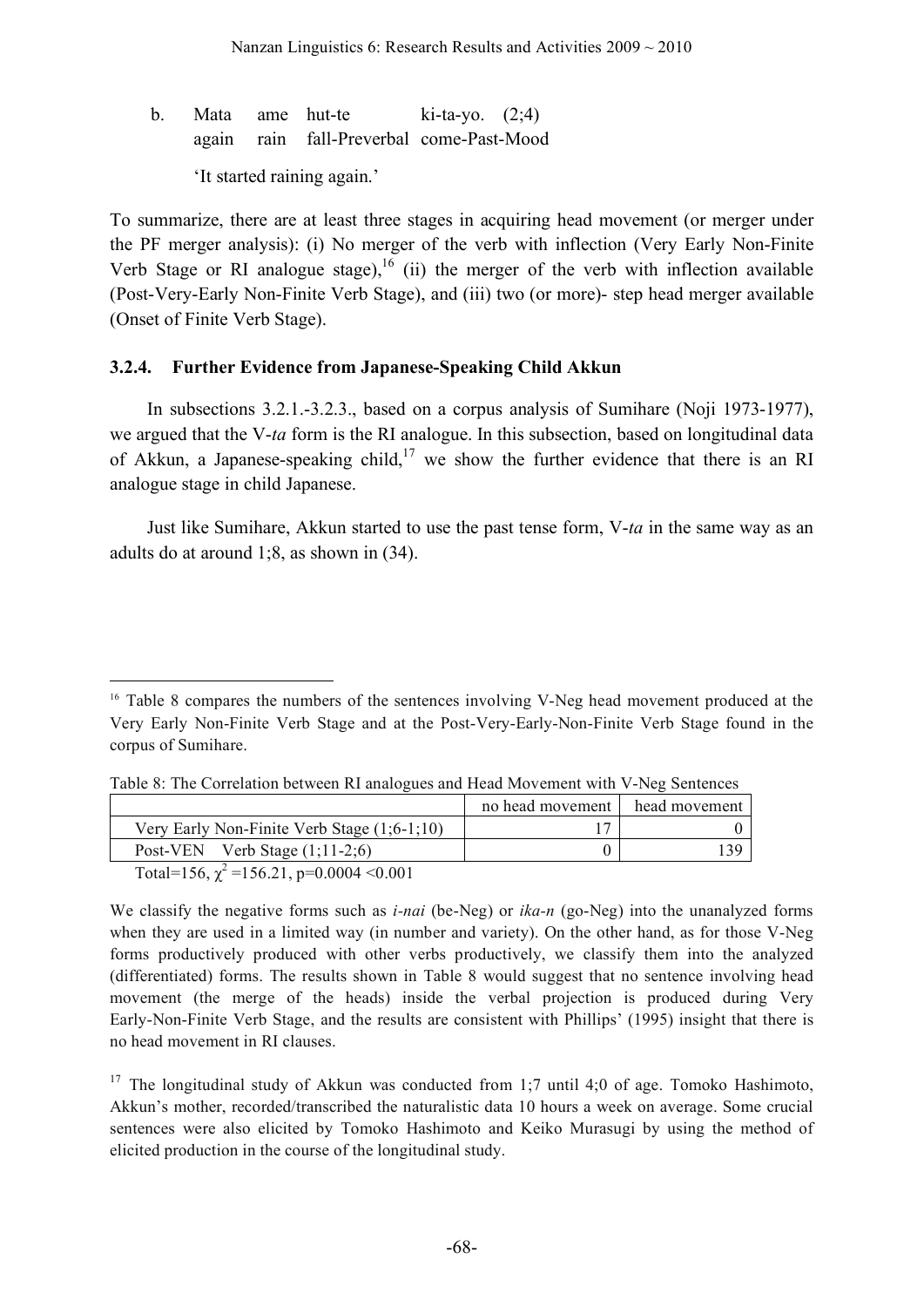- (34) a. Akkun tat-ta. (1;8) A stand-Past 'Akkun(/I) stood.'
	- b. Wanwan at-ta. (1;9)
		- dog there is-Past

'There was a dog (SNOOPY).'

Interestingly, just like Sumihare, the past tense form, V-*ta* form, was used for volition and a request as shown in (35), and the other verb forms such as the present tense form and the progressive/perfective -*te(i)ru* form were not produced until 1;11.

| (35) Akkun mama |                  |  | tat-ta. $(1,9)$ (request) | (adult form: tat-ase-te) |
|-----------------|------------------|--|---------------------------|--------------------------|
|                 | Mommy stand-Past |  |                           |                          |

'Akkun(/I) wants Mommy to stand up.'

In (35), Akkun asked his mother to stand up. In this context, he employed the past tense form, V-*ta*. At this stage, or the Very Early Non-Finite Verb Stage, and merger of the verb with inflection is not observed.<sup>18</sup>

It was around 1;11 that the conjugations of verbs started to appear in Akkun's natural production. He started to use another verb form, namely, the request V-*te* form, as shown in (36).

(36) a. Akkun doo-te (=doi-te). (1;9) A step aside-Req

'Akkun (wants Mommy) to step aside.'

b. Mama mot-te. (2;2) Mommy hold-Req 'Mommy, please hold (a broom).'

In (36a), Akkun asked his mother to step aside, employing the V-*te* form. In (36b), Akkun was watching a video, and wanted to imitate a situation in it. He asked his mother to hold a

(i) Akkun osii (=hosii) ziizi (1;9) A want pen (*Lit*. letter)

'Akkun(/I) wants to use the pen.'

<sup>&</sup>lt;sup>18</sup> Compared to Sumihare, the number of utterances using the V-ta form for volitional expressions and requests is small. One plausible reason for this is that Akkun, unlike Sumihare, started using the adjective *hosii* ('want') at a very early stage.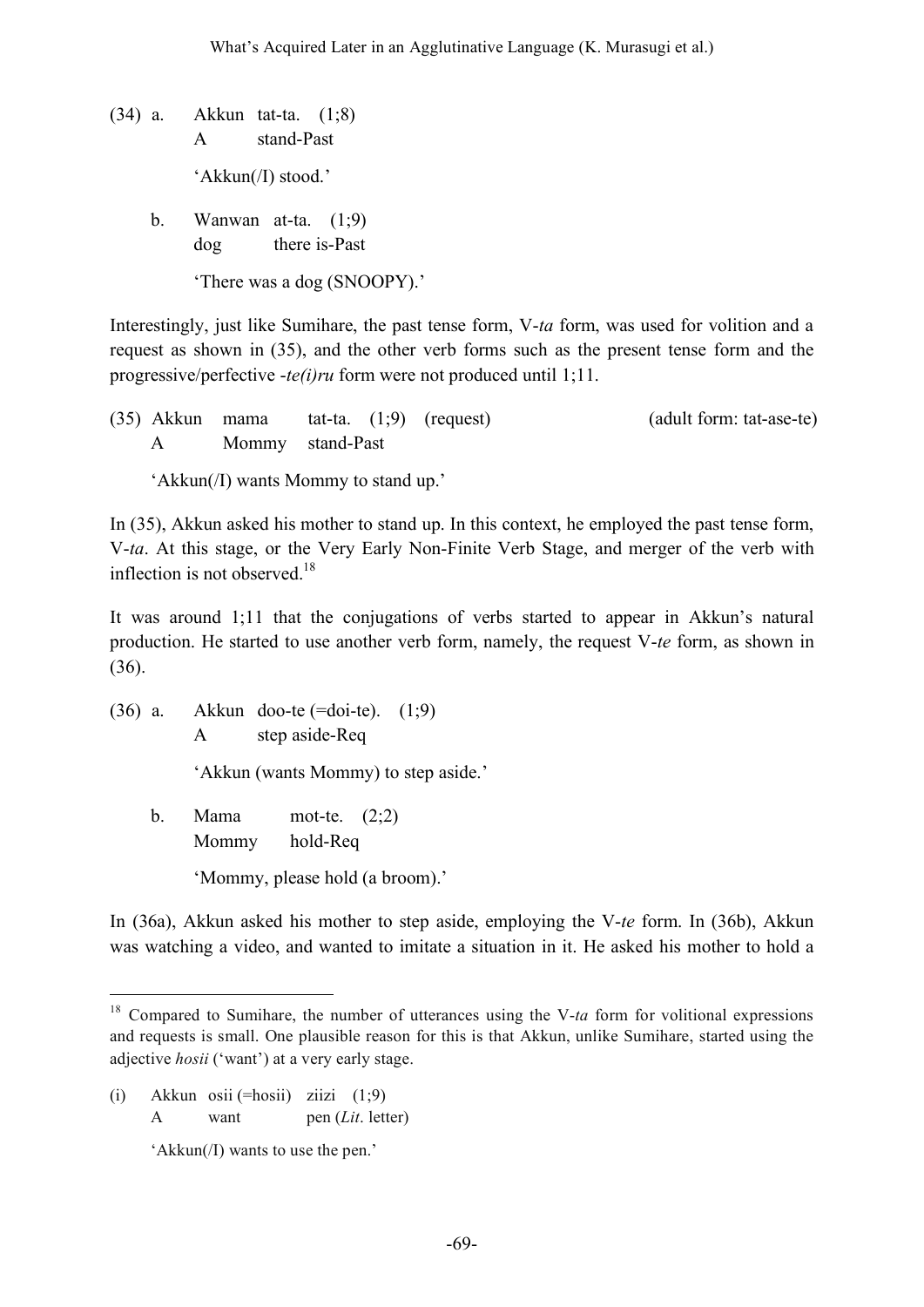broom.

Although the V-*te* form was often used correctly in the same way as adults, interestingly enough, it was also erroneously used sometimes, as exemplified in (37). In (37a), Akkun was looking at a picture of a train in a picture book, and intended to mean that he wanted his mother to let him ride on the train. Here, the imperative form of the intransitive verb *noru* (to ride) was employed instead of the imperative form of the transitive *nose-ru* (to give a ride). In (37b), Akkun was talking about a past progressive event, and the past progressive form -*tei-ta* would follow the verb in the adult grammar. However, the past progressive form -*tei-ta* dropped here, and the request form, the V-*te* form, was used instead.

(37) a. Akkun koe (=kore) not-te.  $(2,1)$  (adult form: nose-te) A this ride-Req 'Please give Akkun (/me) a ride on this (some day).' b. Baanii mat-te. (2,2) (past progressive) (adult form: mat-tei-ta) Barney wait-Req

'Barney was waiting.'

The examples above, then, indicate that it is the imperative V-*te* form that Akkun probably started to find that his target language has rich lexical realization of inflection, and Akkun found that there was another morpheme that could be attached to the verb stem in addition to -*ta* 19 , just like Sumihare, who found that the non-past -*ru* form, the aspectual -*teru* and the preverbal -*te* form could be attached to the verb stem.

Suppose that the V-*te* form is the first form acquired after the stage of RIA, viz., the Post Ver-Early-Non-Finite Stage. One piece of evidence for the hypothesis is in fact found in the negative sentences that Akkun produced at around this stage. Just like Sumihare, Akkun attached the negative marker -*nai* to fully-tensed verbs. The crucial examples are given in (38).

(i) a. Akkun mot-(r)u. (1;11) A hold-Pres 'Akkun (/I) will hold (it).' b. De-yu (=de-ru) zyabuzyabu. (2;1) get out-Pres onomatopoeia (bath) '(I'll) get out of the bath tub.'

The present tense forms *mot-(r)u* (hold) and *de-ru* (get out) in (i) were are correctly used in appropriate situations.

<sup>&</sup>lt;sup>19</sup> The present tense verb form is also produced after 1;11, although the number is very small.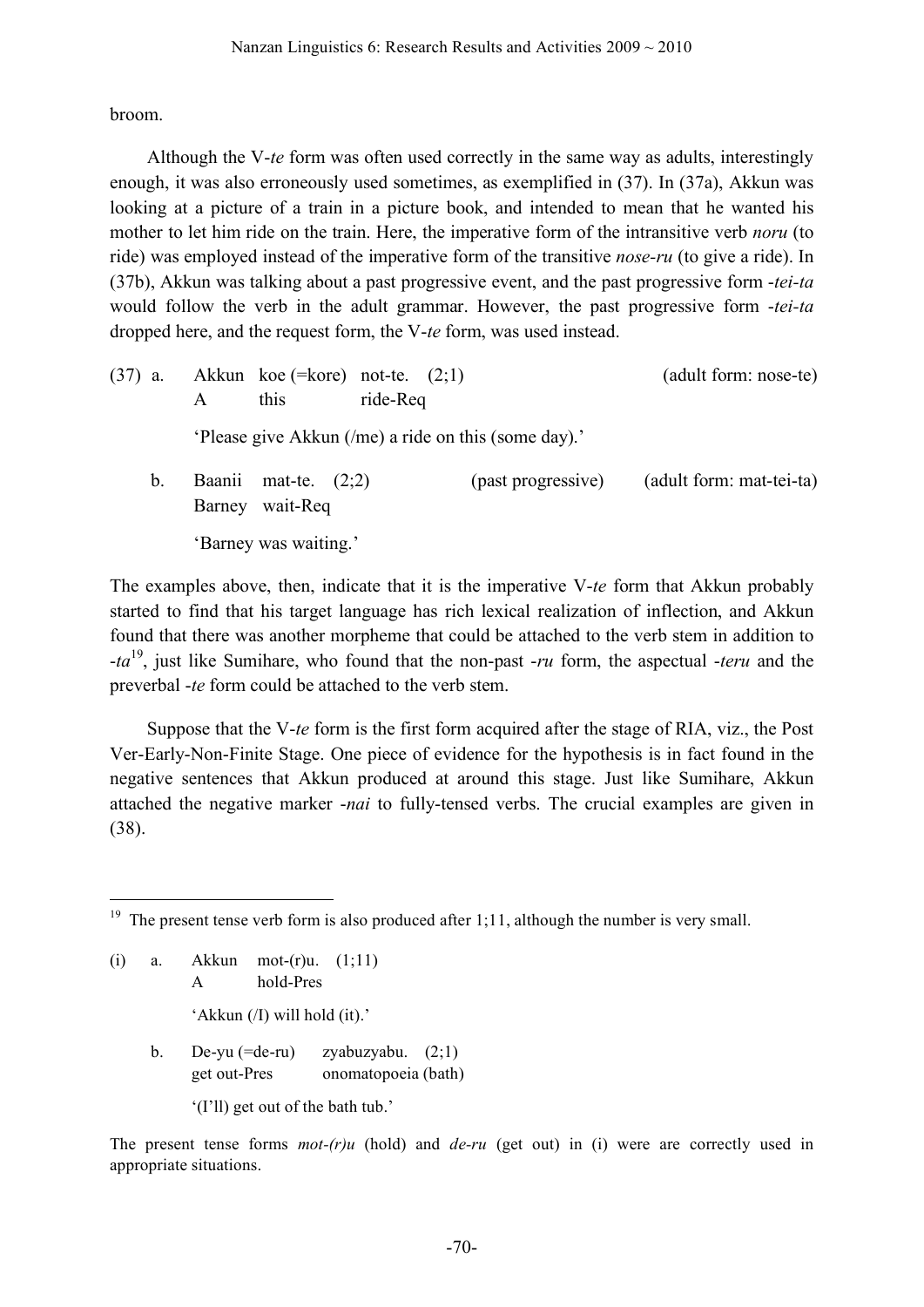(38) a. Owat-ta nai.  $(2,3)$  (adult form: owat-te(i)-nai) finish-Past Neg '(It is) not finished yet.' b. Nai-teru nai. (2;4) (adult form: nai-te(i)-nai) cry-Progressive Neg '(The bear) is not crying.'

In (38), the negative marker -*nai* should follow the preverbal form -*te*. However, it was attached to a past tense verb in (38a) and the progressive form in (38b).

Thus, the child can produce a verb phrase involving only one-step head merger at this stage, but two-step head merger is still impossible, as illustrated in (39).



If this line of argument is on the right track, then the onset of Finite Verb Stage must be found around 2;5. Akkun actually started to use various conjugated forms with respect to aspect and tense at around 2;5. The number of verbal forms produced by Akkun is shown in Figure 5.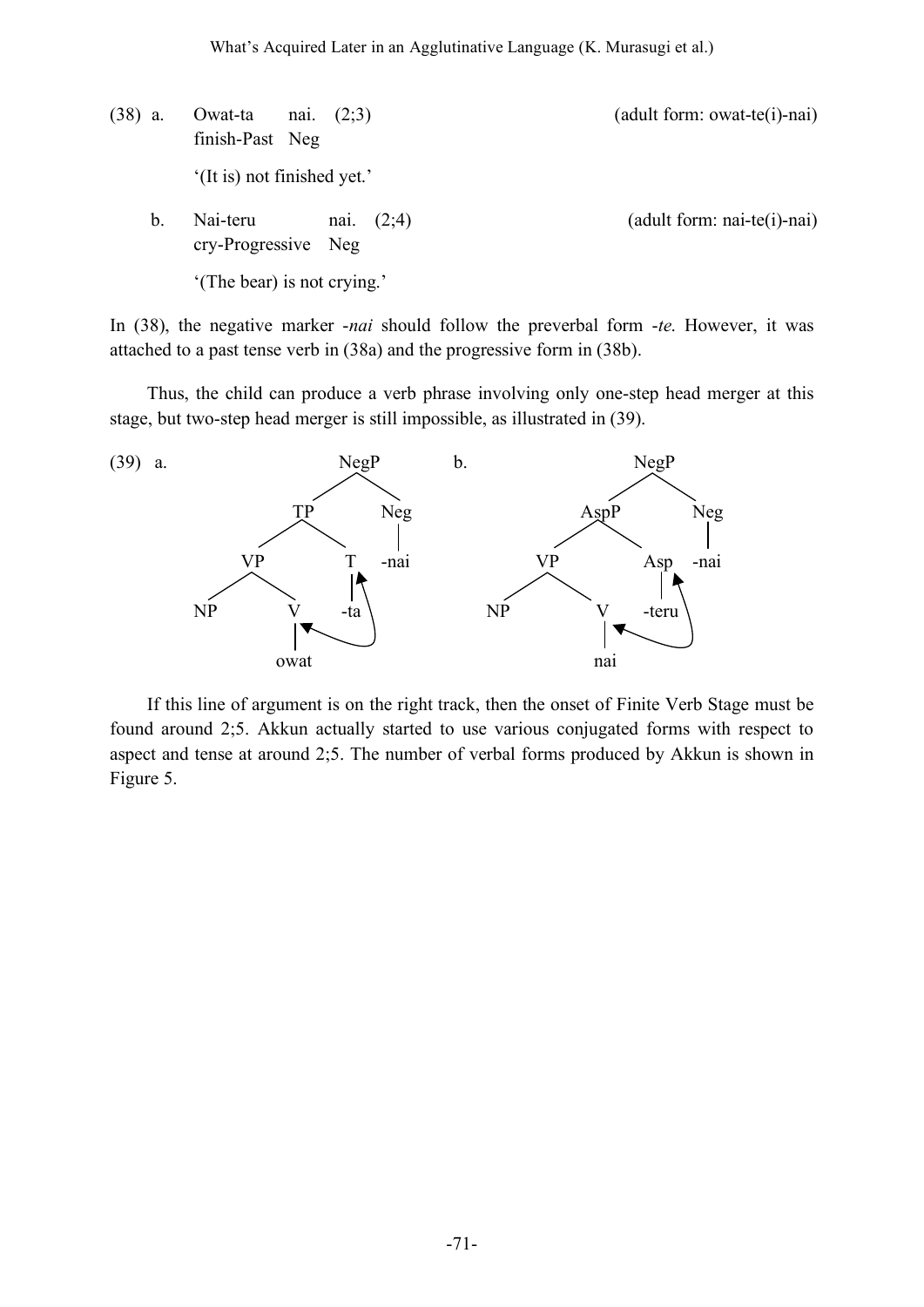



As shown in Figure 5, the number of various verbal forms, especially of the present tense form, increases after 2;5.

Furthermore, negative sentences were correctly produced at 2;5, as shown in (40).

| $(40)$ Akkun | mama | aan                                                     | naite nai. $(2,5)$ |     |  |
|--------------|------|---------------------------------------------------------|--------------------|-----|--|
| A            |      | Mommy onomatopoeia cry                                  |                    | Neg |  |
|              |      | 'Akkun (/I) (just said) "Mommy", but not crying "aan".' |                    |     |  |

In (40), the negative marker *-nai* is correctly attached to the preverbal form -*te*. Hence, at this stage, more than two-step head merger inside the verbal projection is acquired.

To summarize, Akkun went through basically the same stages as Sumihare did. At the Very Early Non-Finite Verb Stage (1;9-1;10), only the past tense verb form was used, and the form had the Modal Reference Effects. Then, the Post-Very-Early-Non-Finite Verb Stage started around 1;11 and lasted until around 2;5. At this stage, only one-step head merger was available. The Finite Verb Stage started around 2;5, where Akkun used various verb forms in the same way as adults do.

To conclude this section, we propose that (i) there is an RI analogue stage as an intermediate stage of Japanese acquisition, (ii) our corpus analysis of Sumihare (Noji Corpus) indicates that the RI analogue is a verb associated with the past-tensed form -*ta*, (iii) the stage occurs much earlier than TI stages of the European languages, namely at the age of one, (iv) the form is initially (at around 1;6-1;7) used 100% of the time for past, perfective, imperative, and irrealis meanings, and (v) the stage basically exhibits nature summarized in (4) (except for  $(4a, c, g)$ ). T (or I) and AspectP are underspecified, while the MoodP is active during the Very Early Non-Finite Verb Stage, as Hyams (2005) argues. Our study here suggests that RI analogues found in Japanese are not merely due to deficits in child performance, contra processing approach proposed by Phillips (1995, 1996).

However, Phillips's analysis gives us a very insightful guide to the understanding of the intermediate stages of verb acquisition of agglutinative languages. During the RI analogue stage, merger of the verb with inflection is not, in fact, available in Japanese. There is a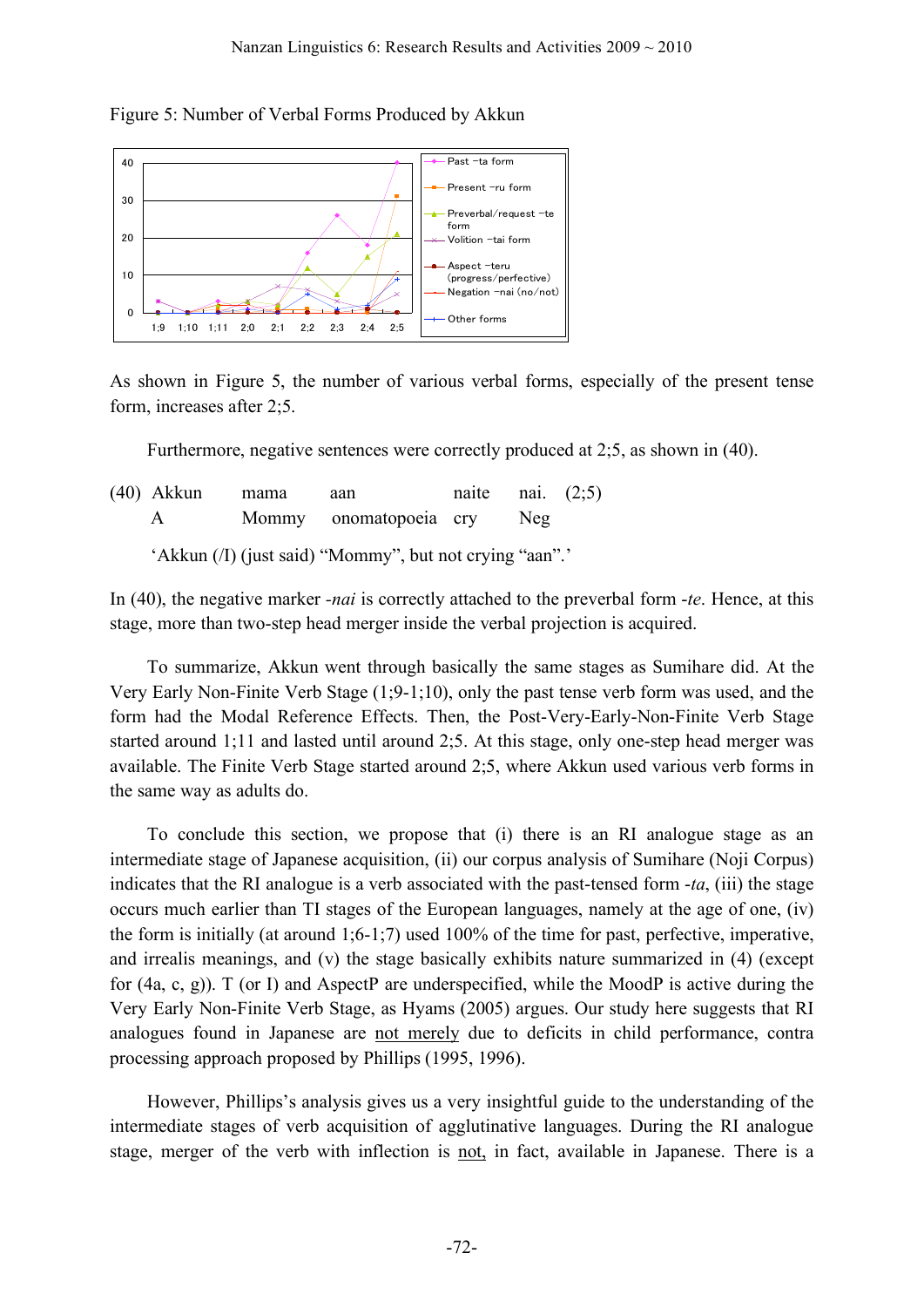correlation between the RI analogue (Very Early Non-Finite Verb) stage in Japanese and the absence of head movement (merger). At the Post-RI analogue (Post-Very-Early-Non-Finite Verb) stage, only one-step head movement in Phillips' term is available, and a merger of the verb with T(I) is acquired. Then, the abbreviated aspectual or negative forms without recourse to multiple-step head movement. It is only the Post RI analogue stage when the multiple heads can be joined.

Our analyses suggest that in the [−bare stem] languages under the Stem Parameter proposed by Hyams (1986), so-called Root Infinitives are realized as the default complete verbal forms: the past-tensed -*ta* form in Japanese, the mood marker -*e* in Korean (Kim and Phillips 1998), imperatives in some languages like Italian (Salustri and Hyams 2003, 2006), American and Brazilian Sign Languages (Lillo-Martin and Quadros 2008), Chinese (Chien 2008), and Kuwaiti (Aljenaie 2000), and bare perfectives in Greek (Varlokosta,Vainikka and Rohrbacher 1996, Hyams 2005).

RIs (RI analogues) are the children's first step to the system of the verb. As Rizzi (2000) states, they exhibit whatever unmarked non-finite form the language possesses. Children, even at age one or two, pick up a default verb form in the target language, e.g., infinitives, bare forms, or full forms, depending on the language type, and use it. The children's common "errors" found across languages constitute evidence against the claim that children just imitate the adult usage.

# **4. Null Realization of Functional Category: The Acquisition of Small** *v* **in the VP shell**

After the Root Infinitive analogue stage, or after having successfully learned to merge the verb and the inflection, do Japanese-speaking children already produce verbs just like adults? The answer is negative. There is another type of error that Japanese-speaking children typically make in the acquisition of verbs. After the Root Infinitive analogue stage, children start acquiring the conjugation system of verbs, without lexically realizing the small *v*.

Murasugi and Hashimoto (2004) report that 2-4 year-old Japanese-speaking children, despite being able to use unaccusative and ditransitive verbs "correctly", often show interesting and consistent errors. In the process of acquiring the lexical items that correspond to V-*v* combinations, Japanese-speaking children often use unaccusative verbs incorrectly as transitive or causative verbs, or vice versa sometimes, as shown in (41c-d).

- (41) a. Dango-ga uta pakan tite, dango-ga atta. (Akkun, 2;9) dumpling-Nom lid (onomatopoeia) doing dumpling-Nom there-be 'There was a dumpling (when I) opened the lid of the dumpling (box).'
	- b. Kinnou Akkun akatyan toki, papa-ni koe ageta. (Akkun, 2;10) yesterday A baby when Daddy-to this gave

'Akkun gave this to Daddy when he was a baby yesterday (=in the past).'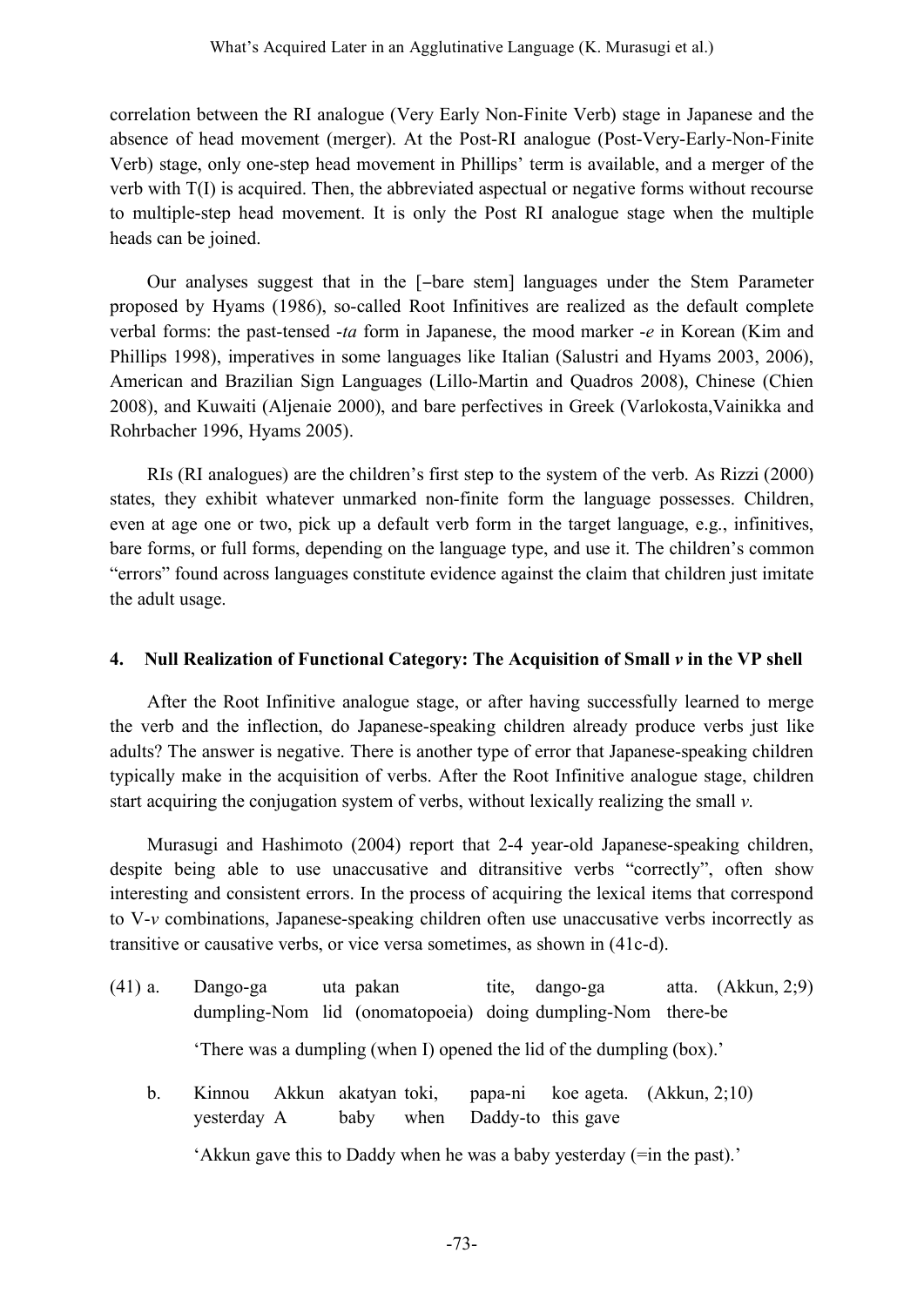| $\mathbf{c}$ . | Nee, ati-o<br>hei                                  | hirogat-te. $(Akkun, 3,7)$<br>legs-Acc spread (unaccusative)-Request |  |                                                                         |
|----------------|----------------------------------------------------|----------------------------------------------------------------------|--|-------------------------------------------------------------------------|
|                | 'Hei, please spread your legs.'                    |                                                                      |  | (Adult form: hiroge-te)                                                 |
| d.             | Todok-ok-ka, ano hito-ni<br>arrive-let's           | that person-to arrive-let's arrive-let's                             |  | $\text{todok-(y)oo} \quad \text{todok-(y)oo} \quad (\text{Akkun}, 4;8)$ |
|                | 'Let's send (it). Let's send (it) to that person.' |                                                                      |  | (Adult form: todoke-yoo)<br>(Murasugi and Hashimoto 2004)               |

Murasugi and Hashimoto (2004) propose that children initially assume the pronounced verbs are bare V's and the  $[\pm \text{cause}]$  v is phonetically empty.

In adult English, a single lexical item can often be used both as a transitive and as an unaccusative. Thus, we have alternations as in (42).

- (42) a. John passed the ring to Mary.
	- b. The ring passed to Mary.

If the argument structures of these sentences are realized as in  $(43)$ , then *v* is a "zero" morpheme" without phonetic content whether it is [+cause] as in the case of (42a) or [−cause] as in the case of (42b).



Consequently, both '*v* [+cause]+PASS' and '*v* [−cause]+PASS' are realized as 'pass'.

In contrast, in adult Japanese, transitivity and unaccusativity are often marked by distinct suffixes, as illustrated in (44) and (45).

(44) a. hirog-e-ru (=spread (vt.)) / hirog-a-ru (=spread (vi.)) b. todok-e-ru (=deliver-present) / todok-(r)u (=be delivered-present)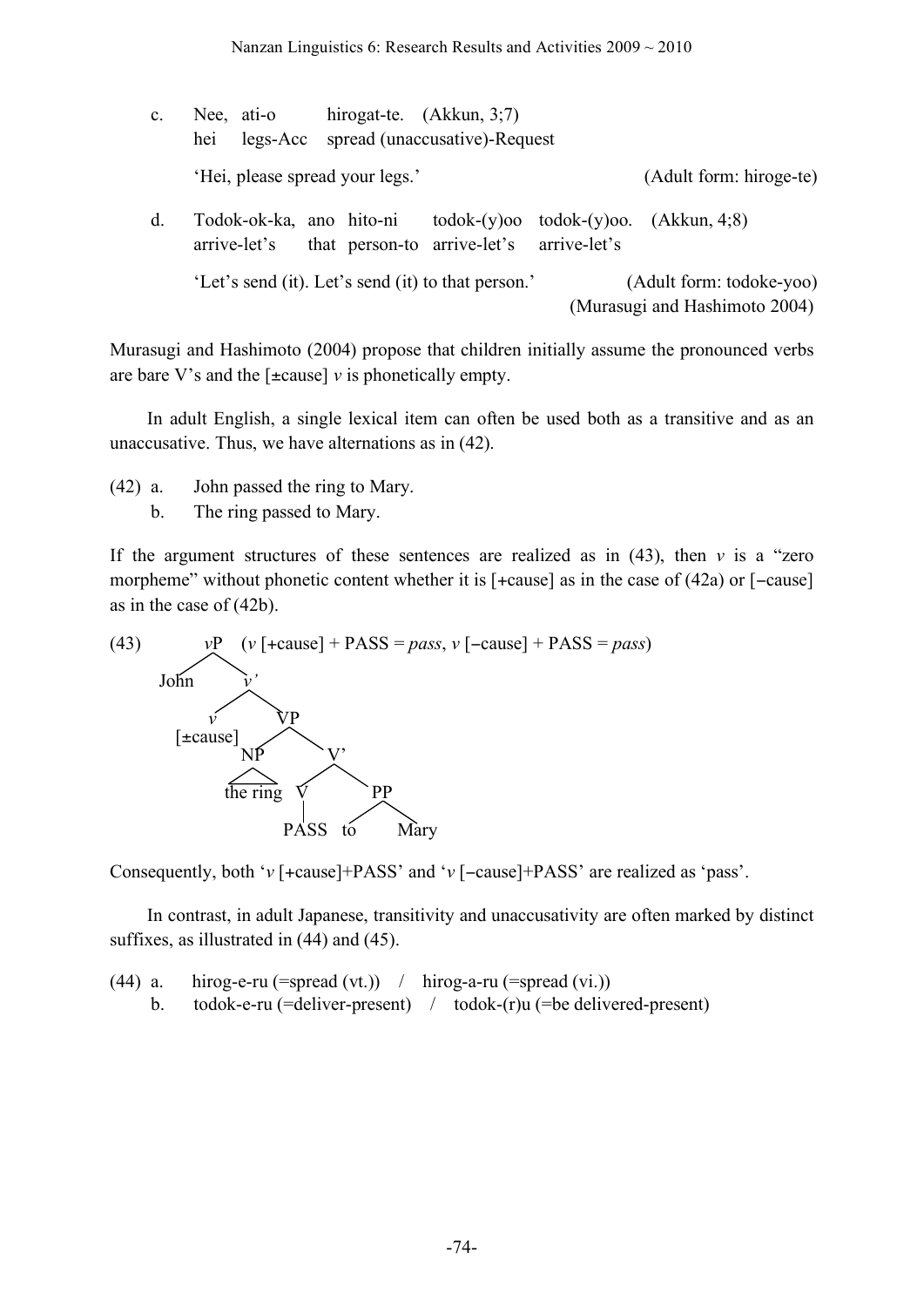

These examples indicate that the forms of the suffixes are idiosyncratic and probably have to be learnt one by one by children. The suffixes plausibly occupy the *v* position in the structure of the VP-shell, e.g., [+cause] *v* is realized as -*e* and [−cause] *v* as -*a*, in the case of (44a), and accordingly, to the children making such errors as (41c-d), unaccusatives and their transitive counterparts are homophonous, as is the case in English. They only later realize that the surface forms of the verbs are derived by suffixing *v* to the verbal root. As the actual realization of the  $[\pm \text{cause}]$  *v* is idiosyncratic and sometimes even null, the acquisition of verbs requires a complex morphological analysis. Murasugi and Hashimoto (2004) suggest that Japanese-speaking children are equipped with the *v*-VP frame from the early stage of acquisition, but they initially hypothesize the English *pass*-type verbs, and it requires them to take some time to discover the actual morphological make-up of the verbs, which are formed by combining V and *v*. 20

#### **5. Conclusion**

In this paper, we first showed that there is a very early non-finite stage, or an Root Infinitive analogue stage in child Japanese at the age of one, where the V-*ta* form is used for

<sup>&</sup>lt;sup>20</sup> Murasugi and Hashimoto's (2004) analysis is supported by a data analysis of another Japanese-speaking child Sumihare (Noji 1973-1977) in the CHILDES database (MacWhinney 2000). Sumihare went through acquisition stages which are exactly parallel with Akkun's. Erroneous alternations between intransitive verbs and transitive/causative verbs were observed likewise (see Murasugi, Hashimoto and Fuji 2007).

| (i) | a.             | ha-ite. (Sumihare, $2;1$ )<br>Kutyu<br>a pair of shoes put on-Request       | (Adult form: hak-(s)ase-te) |
|-----|----------------|-----------------------------------------------------------------------------|-----------------------------|
|     |                | '(Please) put a pair of shoes on me.'                                       |                             |
|     | b.             | Kaatyan ai-te. $(Sumhare, 2;1)$<br>be open (unaccusative)-Request<br>mother | (Adult form: ake-te)        |
|     |                | '(Please) open (the door), mother.'                                         |                             |
|     | C <sub>1</sub> | (Sumihare, $2;1$ )<br>Nui-ta<br>koko.<br>pull-Past<br>here                  | (Adult form: nuke-ta)       |
|     |                | '(This) comes out from here.'                                               |                             |
|     |                |                                                                             |                             |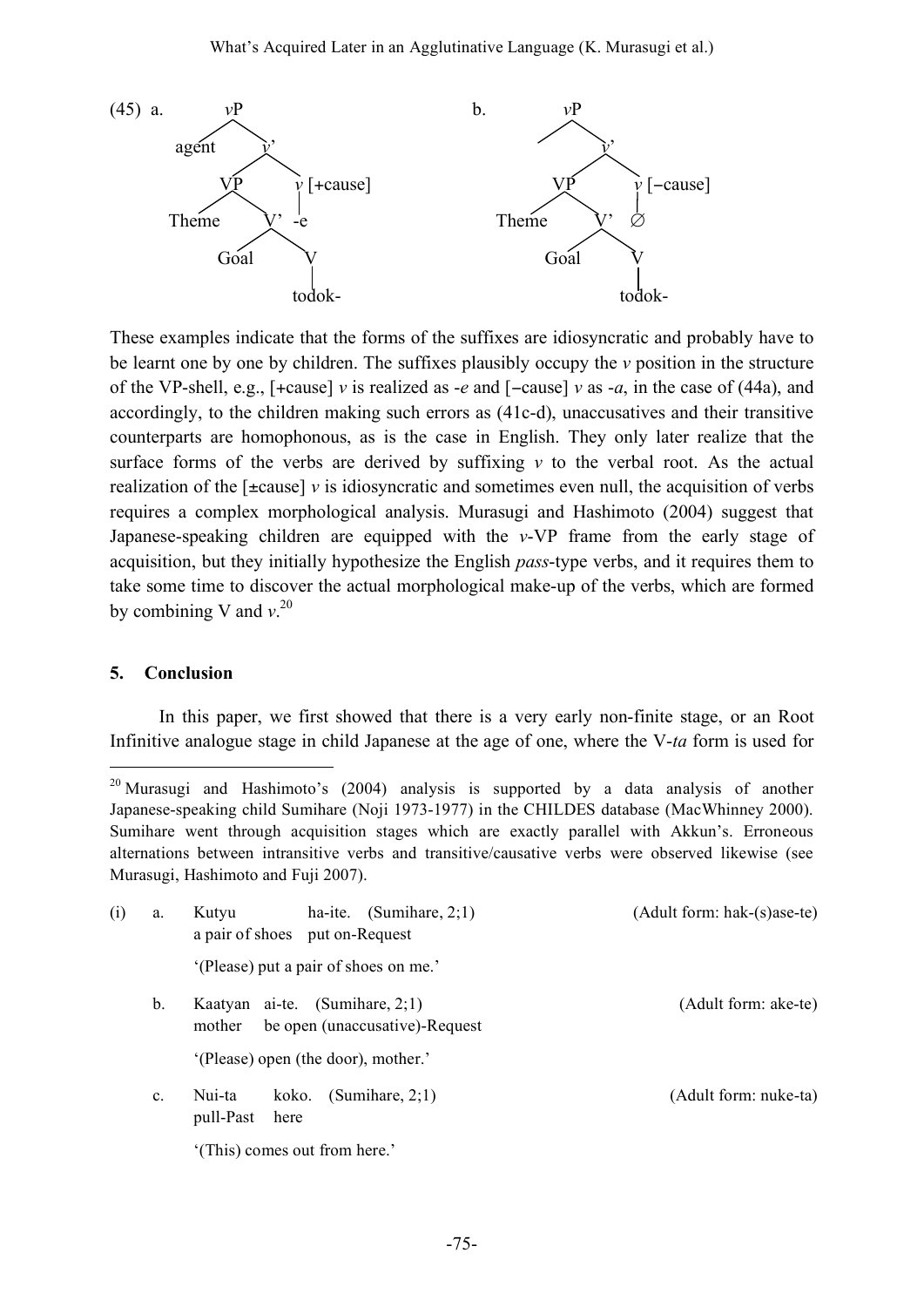an irrealis meaning, just like Root Infinitives in European languages. Japanese-speaking children, instead of using the infinitive form or bare form, attach a default morpheme to the non-finite verb. We showed that at the Root Infinitive analogue stage, the operation of merging the verb with an inflection is not yet observed. Second, we argued that after having successfully learned to merge the verb and the inflection, children speaking an agglutinating language have difficulties in the intransitive-transitive/causative alternation of the verbs, that is, in learning the lexical realization of small *v*. Children erroneously use intransitive verbs as transitive/causative verbs, and sometimes vice versa.

This paper showed that children borne into the circumstance of such Japanese grammar, even at the age of one, know the basic nature of agglutinative languages: The stem of the verb cannot stand by itself without being associated with a bound morpheme. What's acquired later in Japanese, an agglutinative language, is the specification of Tense features, the merger operation of the verb with an inflection, and the correct lexical realization of small  $\nu$  in complex predicates.

# **References**

- Aksu-Koç, A. and D. I. Slobin (1985) "The Acquisition of Turkish," in D. I. Slobin, ed., *The Crosslinguistic Study of Language Acquisition Vol. 1. The Data*, Erlbaum, Hillsdale, NJ.
- Aljenaie, K. (2000) "The Emergence of Tense and Agreement in Kuwaiti Children Speaking Arabic," in R. Ingham and P. Kerswill, eds., *Reading Working Paper in Linguistics* 4, 1-24.
- Aono, M. (2007) "Derivational Theta-marking and a Uniform Analysis of the Progressive/Perfective -*te iru*," *Nanzan Linguistics Special Issue* 1:1, 1-21.
- Bar-Shalom, E. and W. Snyder (1998) "The Optional Infinitives in Russian and its Implications for the Pro-Drop Debate," in S. Franks and M. Lindseth, eds., *Formal Approaches to Slavic Linguistics* 5*: The Indiana Meeting*, Michigan Slavic Publications, Ann Arbor, 8-47.
- Blom, E. and F. Wijnen (2000) "How Dutch Children's Root Infinitives Become Modal," *Proceedings of the 24th annual Boston University Conference on Language Development* (BUCLD 24), 128-139.
- Bošković, Ž. (2003) "On PF Merge: Stylistic Fronting and Object Shift," *Gengo Kenkyu* 123, 5-45.
- Brown, R. (1973) *A First Language*, Harvard University Press, Cambridge, MA.
- Brun, D., S. Avrutin, and M. Babyonyshev (1999) "Aspect and its Temporal Interpretation during the Optional Infinitive Stage in Russian," *Proceedings of the 23rd annual Boston University Conference on Language Development* (BUCLD 23), 120-131.
- Chien, M. (2008) "Is there a Root Infinitive or Root Infinitive Analogue Stage in Early Mandarin?" Qualifying Exam Paper, National Tsing Hua University, Taiwan.
- Crisma, P. (1992) "On the Acquisition of *Wh*-questions in French," *Geneva Generative Papers* 1992, 115-122.
- Deen, K. U. (2002) *The Omission of Inflection Prefixes in the Acquisition of Nairobi Swahili*, Ph.D. Dissertation, UCLA.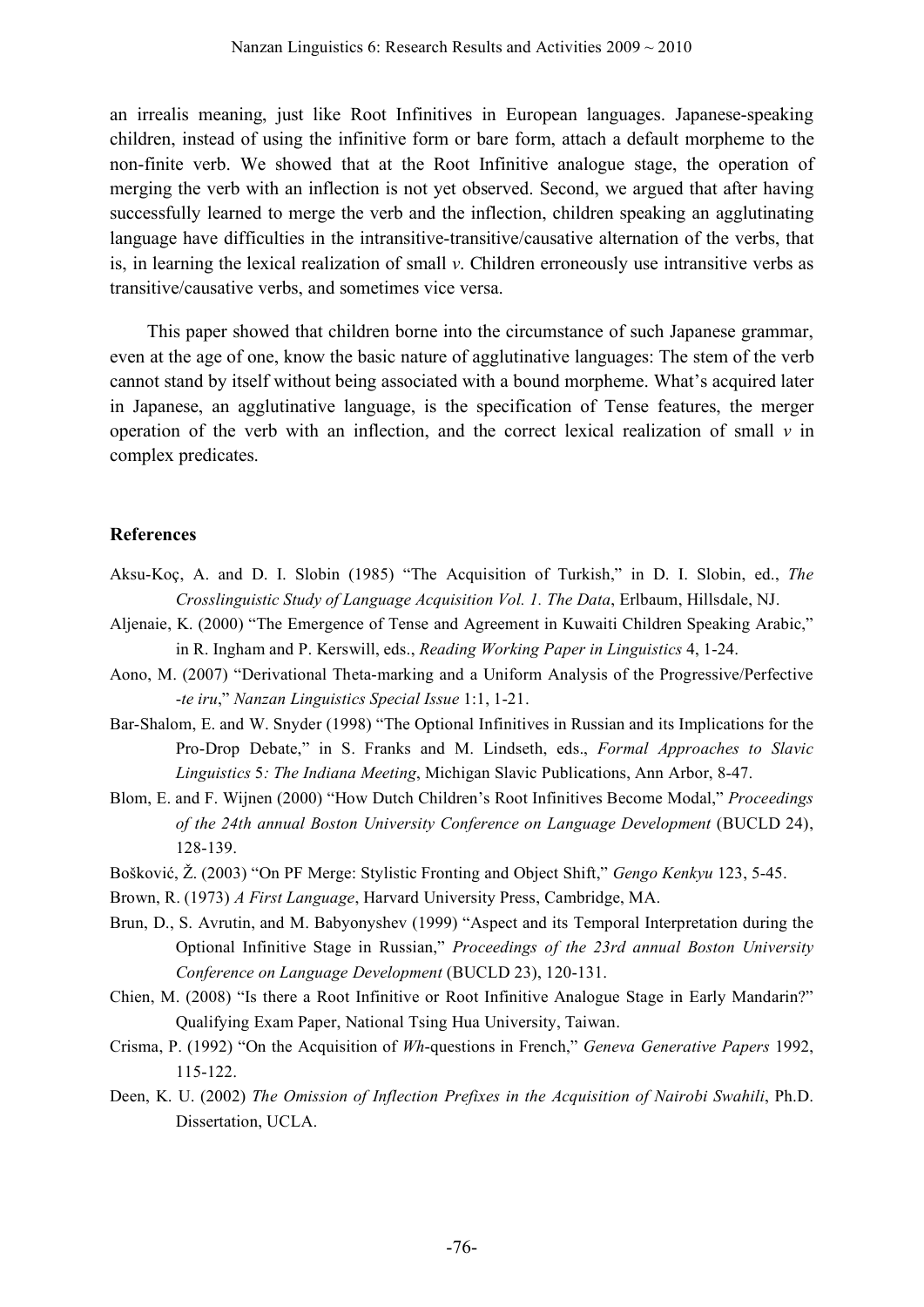- Déprez V. and A. Pierce (1993) "A Cross-linguistic Study of Negation and Functional Projections in Early Grammar," *Linguistic Inquiry* 24, 25-67.
- Guasti, M. T. (1993/1994) "Verb Syntax in Italian Child Grammar: Finite and Non-finite Forms," *Language Acquisition* 3, 1-40.
- Guasti, M. T. (2002) *Language Acquisition: The Growth of Grammar*, MIT Press, Cambridge, MA.
- Haegeman, L. (1995) "Root Infinitives, Tense, and Truncated Structures in Dutch," *Language Acquisition* 4, 205-255.
- Hoekstra, T. and N. Hyams (1998) "Aspects of Root Infinitives," *Lingua* 106, 91-112.
- Huang, J. (1987) "Remarks on Empty Categories in Chinese," *Linguistics Inquiry* 18, 321-337.
- Hyams, N. (1986) *Language Acquisition and the Theory of Parameters*, D. Reidel, Dordrecht.
- Hyams, N. (2005) "Child Non-Finite Clauses and the Mood-Aspect Connection: Evidence from Child Greek," in P. Kempchinsky and R. Slabakova, eds., *The Syntax, Semantics and Acquisition of Aspect*, Dordrecht, Kluwer, 293-316.
- Hyams, N. (2008) "The Acquisition of Inflection: A Parameter-Setting Approach," *Language Acquisition* 15, 192-209.
- Kato, S., T. Sato, Y. Takeda, R. Miyoshi, Y. Sakai, and M. Koizumi (2003) "'Root Infinitives': Nihongo kara no Kensyo [Investigation from Japanese]," *Tohoku Daigaku Gengogaku Ronsyu [Tohoku University Linguistic Journal]* 12, 113-127.
- Kim, M. and C. Phillips (1998) "Complex Verb Constructions in Child Korean: Overt Markers of Covert Functional Structure," *Proceedings of the 22nd annual Boston University Conference on Language Development* (BUCLD 22), 430-441.
- Koizumi, M. (1995) *Phrase Structure in Minimalist Syntax*, Ph.D. Dissertation, MIT.
- Krämer, I. (1993) "The Licensing of Subjects in Early Child Language," in C. Phillips, ed., *Papers on Case & Agreement I*, *MIT Working Papers in Linguistics* 19, 197-212.
- Lillo-Martin, D. and R. Quadros (2008) "Two in One: Evidence for Imperatives as the Analogue to RIs from ASL and LSB," A presentation given at of the 33rd annual Boston University Conference on Language Development (BUCLD 33), November 1st.
- MacWhinney, B. (2000) *The CHILDES Project: Tools for Analyzing Talk*, Lawrence Erlbaum Associates, Mahwah, NJ.
- Murasugi, K. and C. Fuji (2008) "Root Infinitives: The Parallel Routes the Japanese- and Koreanspeaking Children Step in," A presentation given at Japanese/Korean Linguistics Conference 18, November 13th.
- Murasugi, K. and T. Hashimoto (2004) "Three Pieces of Acquisition Evidence for the v-VP Frame," *Nanzan Linguistics* 1, 1-19.
- Murasugi, K. and K. Sugisaki (2008) "The Acquisition of Japanese Syntax," in S. Miyagawa and M. Saito, eds, *The Oxford Handbook of Japanese Linguistics*, Oxford University Press, New York, 250-286.
- Murasugi, K., T. Hashimoto, and C. Fuji (2007) "VP-shell Analysis for the Acquisition of Japanese Intransitive Verbs, Transitive Verbs and Causatives," *Linguistics* 45, 615-651.
- Murasugi, K. and E. Watanabe (2008) "Case Errors in Child Japanese and the Implications for the Syntactic Theory," A presentation given at the 3rd GALANA, University of Connecticut, September 6th.